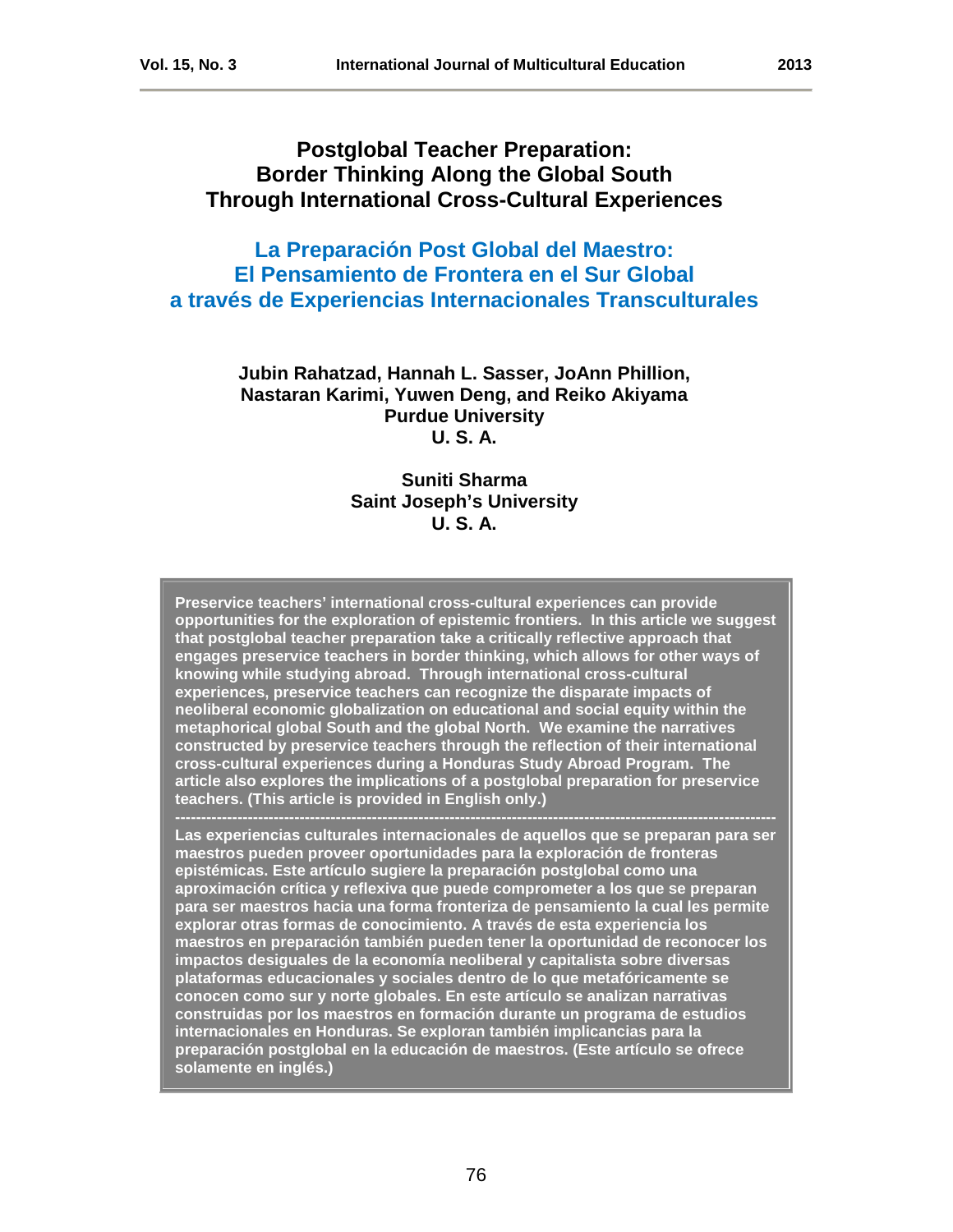**[Critical Teacher Preparation and Study Abroad](#page-2-0) [Postglobality: Border Thinking and the Global South](#page-4-0) [The Honduras Study Abroad Program for Preservice Teachers](#page-5-0) [Research Methodology: Narrative Reflection](#page-7-0) [Preservice Teachers' Reflections on Experiential Learning](#page-10-0) [Engagement with the Global South Through Border Thinking](#page-15-0) [Towards the Preparation of Postglobal Teachers](#page-17-0) [Notes](#page-18-0) [References](#page-18-1)**

During the last four decades, the proliferation of study abroad programs for U.S. preservice teachers (Phillion & Malewski, 2011; Teichler & Steube, 1991) has coincided with the expansion of neoliberal economic policies globally, known as globalization. Neoliberalism in this study is understood as a theory of political economic practices that prioritize individual freedoms through institutionalized private property rights, free markets, and free trade (Harvey, 2005). Globalization can be understood as neoliberalization through hegemonic discourse that began in the 1970s and intensified during the 1990s onward. Within this context, short-term study abroad programs for U.S. preservice teachers have gained in popularity (Willard-Holt, 2001) alongside the intensification of globalization (McCabe, 2001). However, research on preservice teachers' international cross-cultural experiences continues to disregard the influence of globalization on teacher preparation (Phillion, Malewski, Sharma, & Wang, 2009). Even though research fails to address the impacts of globalization substantively, claims are made that future teachers automatically benefit from international cross-cultural experiences (Cushner, 2007; Walters, Garii, & Walters, 2009). We suggest a postglobal understanding for teacher preparation in order to recognize and imagine alternatives to globalization's intentional occlusion of epistemological colonization within education. The purpose of a postglobal approach to preservice teachers' international cross-cultural experiences is to provide opportunities for engagement with "border thinking." Postglobal border thinking engages the difference between epistemological stances from the global South and the global North (Mignolo, 2012). The global South is comprised of the world's vulnerable populations and exists side-by-side with the global North, globalization's elite and favored populations.

In this study, we examine the epistemic frontiers of predominantly White<sup>[1](#page-18-2)</sup>, monocultural preservice teachers' neoliberal values through their international cross-cultural experiences from a Honduras Study Abroad Program. For the purpose of preparing teachers to practice in diverse settings (Zeichner, 2009), it is vital to understand how travel across national and cultural borders can promote the crossing of epistemic borders. We focus on the preparation of teachers to ably engage multiple epistemological stances in order to open space within formal educational settings to explore the ways in which globalization creates inequitable educational opportunities and experiences for populations of the global South. Additionally, the ability to engage multiple epistemological stances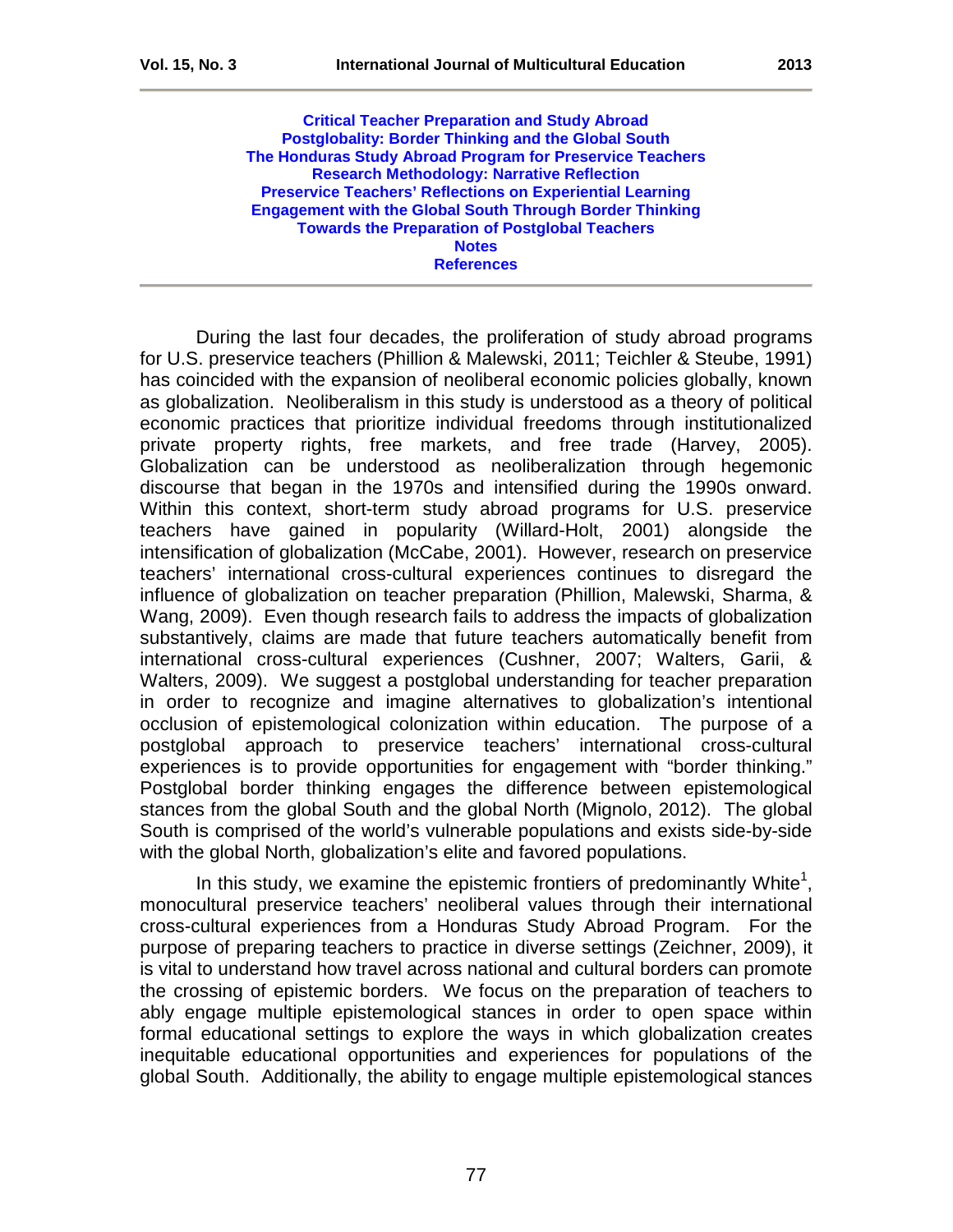is important for the praxis of future teachers as they increasingly engage in learning relationships with vulnerable populations.

In this article we first review previous literature on study abroad programs within teacher preparation. Then, a postglobal framework is employed for understanding preservice teachers' international cross-cultural experiences, introducing the practice of border thinking and engagement with the global South as an alternative to globalization. Next, we describe a study abroad program, situated in Honduras, including examples of how U.S. preservice teachers are encouraged to engage in border thinking during this experience. We follow this section with a discussion of the methodological approach of narrative inquiry and an examination of preservice teacher reflections on their international crosscultural experiences in Honduras. Finally, we discuss the presented data and conclude with possibilities for a postglobal approach to preservice teachers' international cross-cultural experiences.

### **Critical Teacher Preparation and Study Abroad**

<span id="page-2-0"></span>International cross-cultural experiences have been proposed for over four decades as a strategy for the preparation of U.S. teachers as effective practitioners in diverse settings (Phillion & Malewski, 2011). As U.S. educators began teaching abroad in ever greater numbers with the creation of the Peace Corps in 1960, Taylor (1969) proposed international cross-cultural experiences for preservice teachers in order to develop global mindsets. This view was supported by Anderson and Willmon (1975), based on what they termed "worldawareness" for future teachers. These early examples of research on teacher preparation and international cross-cultural experiences are imbued with ethnocentric U.S. Cold War rhetoric (Zemach-Bersin, 2007). Wilson's (1982) approach to study abroad programs for preservice teachers adopts an early critical lens, as evidenced by her reference to Said (1981), and breaks from the previous ethnocentric perspective. Wilson is also among the first educational researchers to discuss the need to reflect on international cross-cultural experiences; she formalized the idea of experiential learning for preservice teachers studying abroad. Through a critical lens, Wilson (1982) explains:

A further important point should be made about experiential learning that is cross-cultural. Said (1981) writes in his recent book, *Covering Islam*, that a necessary condition for knowing another culture is noncoercive contact with the alien culture through real exchange. That means that if one is engaged in a job, teaching, for example, one must also see oneself as learner. Such a condition raises questions about whether military or missionary cross-cultural experiences can be experiential learning. (p. 185)

Wilson's perspective set the foundation for future research on preservice teachers' international cross-cultural experiences in addressing the implications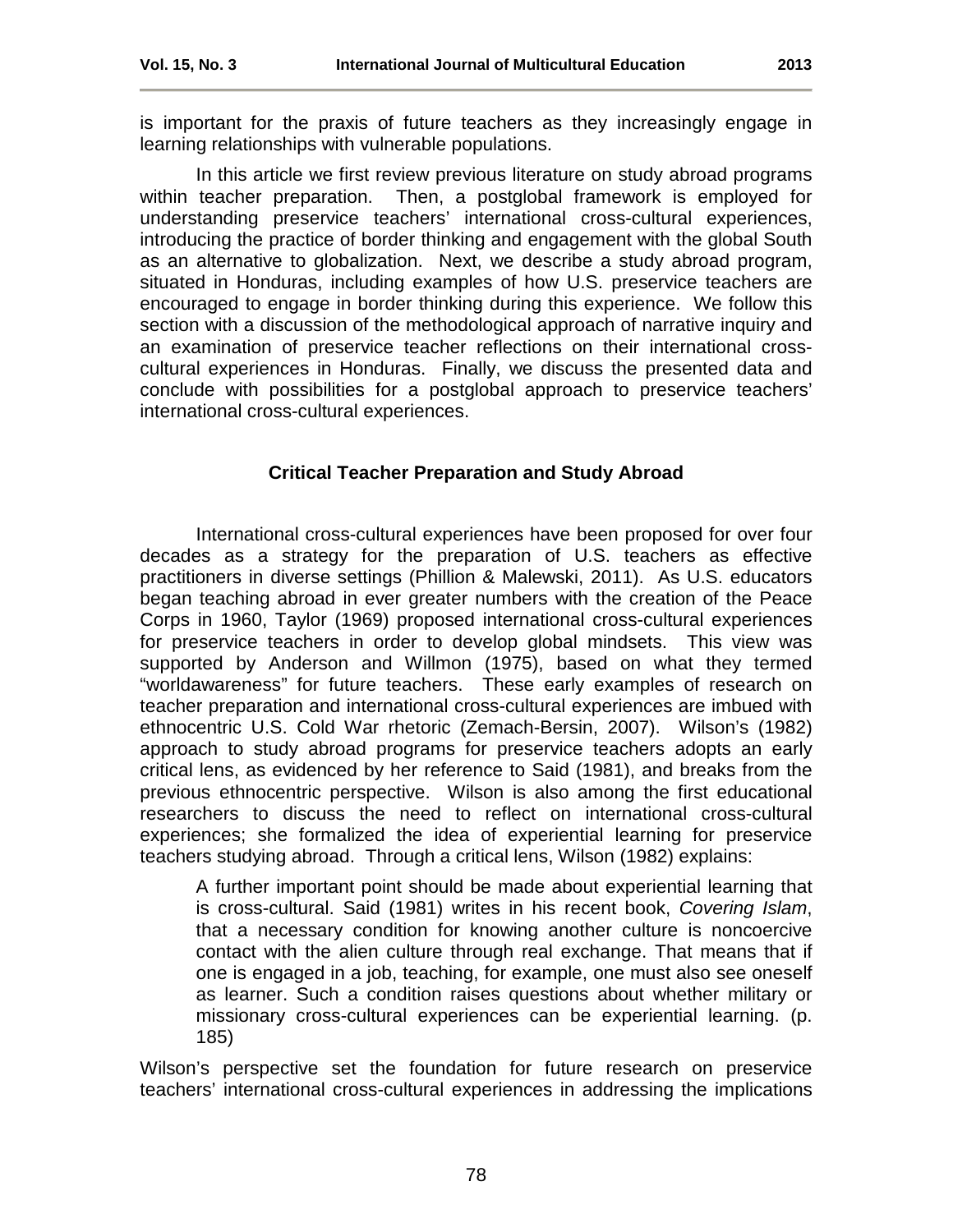for educational praxis on vulnerable populations. However, recent research dilutes the emphasis on non-coercive contact through study abroad and fails to question the motivations behind study abroad programs within teacher preparation (e.g., Cushner, 2007; Walters et al., 2009). The project of national education, as embodied through U.S. public education systems, is seldom questioned. Yet the presumption remains that exposure to different cultures around the world is inevitably beneficial for the future educational praxis of preservice teachers working with vulnerable student populations.

Outside the field of education it is possible to find scholars who address the influences of globalization on study abroad (e.g., McCabe, 2001). Ogden (2007-2008) investigates study abroad through a postcolonial lens in order to question the apparent benefits of international cross-cultural experiences for U.S. students. Ogden proposes that U.S. students abroad must engage with local communities in order to attend to colonial difference and understand the world from more than one perspective. This assertion is based on the author's observation about U.S. students studying abroad:

All in all, colonial students are comfortably situated on the venerable veranda, although with an obstructed view of the full potential that an education abroad experience presents. The colonial student does his/her experiencing from the veranda and ventures away only occasionally, and then only into well-charted territory. (p. 39)

Ogden's view supports Kinginger's (2010) proposal that study abroad requires an "activist" approach for critical reflection to occur, similar to Wilson's (1982) suggestion. Kinginger understands the monoculture background of many study abroad participants and has stated, "In defense of these students, the profession needs an activist stance in relation to learning… in study abroad" (p. 225). An activist approach involves thinking at the epistemic border of the global South and global North for the "full potential" of international cross-cultural experiences to be engaged. Kinginger (2010) explains, "Our students are at increasing risk of failing to notice their own ignorance of the communities they join through study abroad" (p. 225). This assertion can be understood through work done by education scholars around "epistemologies of ignorance" (Malewski & Jaramillo, 2011). As a critical approach, analyzing epistemologies of ignorance is based on the social causes of ignorance, which are often detached from the material conditions that people, especially in the global South, experience daily. Individual preservice teachers who study abroad are representative of systemic discourses that produce epistemologies that "other" the global South and often disregard the so-called ugly side of neoliberal globalization. Teacher education works with individual preservice teachers intimately through international crosscultural experiences; the aim of a postglobal approach is to challenge the reproduction of systemic ignorance. This study is not a critique of individual preservice teachers but uses cases as examples of what the majority of study abroad literature within education ignores. In other words, international crosscultural experiences possess many beneficial possibilities for teacher education, but such experiential learning may not be meeting its objectives despite the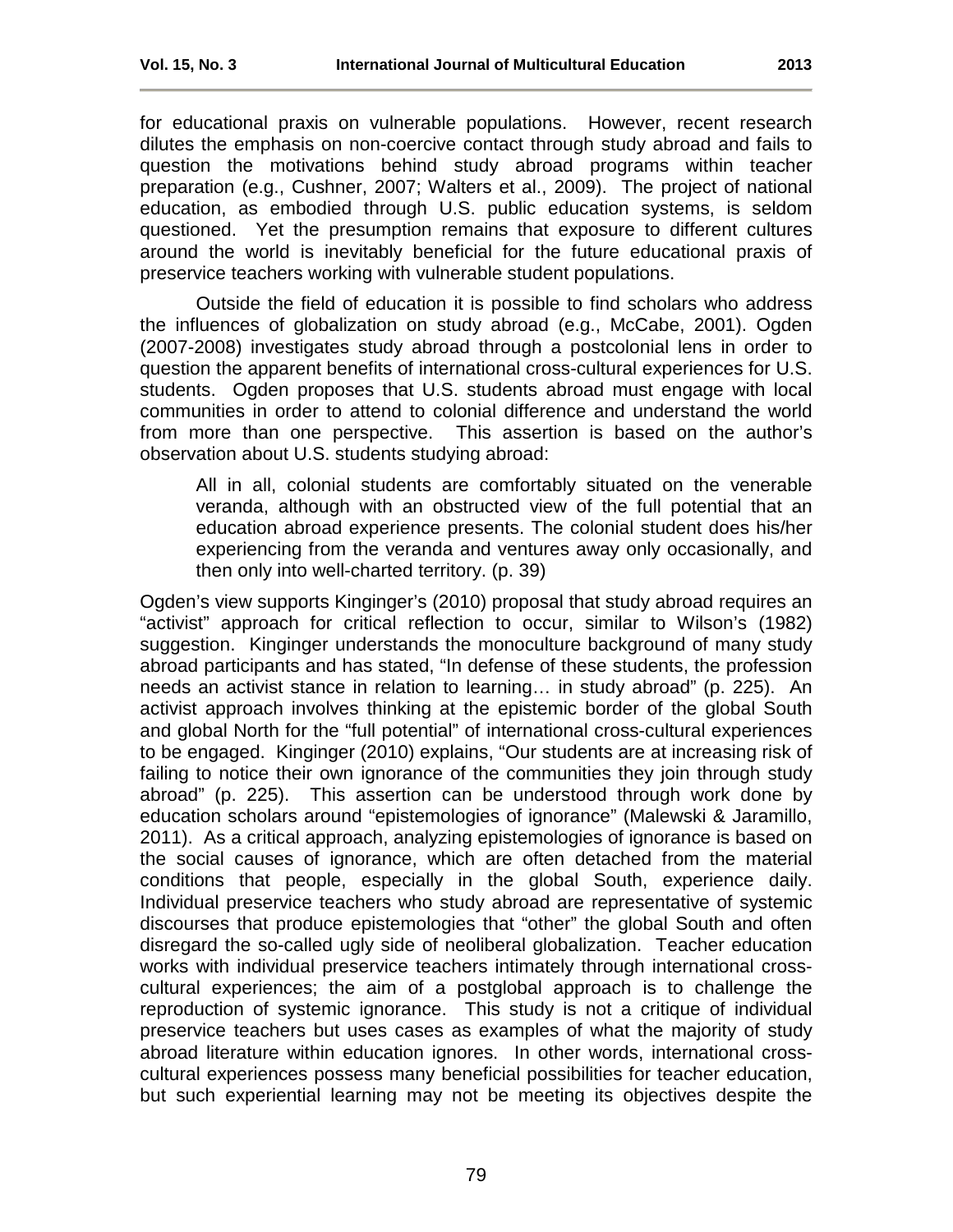<span id="page-4-0"></span>abundance of praise given to such programs in the literature. The hope of teacher education, specifically international cross-cultural experiential learning, is to integrate material realities into the epistemic foundations of monoculture preservice teachers.

## **Postglobality: Border Thinking and the Global South**

A postglobal conceptual framework works to uncover globalization's intentional occlusion of epistemological colonization – in addition to cultural and material colonization – of vulnerable populations. Epistemological decolonization addresses the forces of globalization and the intentional creation of a global South and a global North (Mignolo, 2012). Thinking through a framework of the global South and the global North enables contemporary modes of coloniality to be recognized and provides a source, the global South, for alternative ways of thinking (Freire, 1970/2000). Alternative, or "other," ways of thinking are reconstituted through thinking at epistemic borders, where differences are not just defined by modernity (e.g., the modern nation-state system, inevitable progress), but also coloniality. This takes into account the lived experiences of vulnerable populations, as well as epistemological colonization over the past 500 years. Postglobal teacher preparation challenges the rigidity of epistemic borders and normalization of coloniality with border thinking through an engagement of epistemological difference between the global South and global North (Mignolo, 2012).

The concept of the global South starts from the postcolonial and "emerges as a postglobal discourse" (López, 2007, p. 3). The global South is a metaphor that functions at two levels. On one level, the global South is comprised of marginalized and vulnerable groups (e.g., women, immigrants, and people of color) who experience "the brunt of the anxieties set in motion by the economic, political, and cultural changes unleashed by globalization at the level of neighborhoods and communities" (López, 2007, p. 3). At this level, local communities within the global South provide natural resources and services for the global North. On another level, the global South is where alternatives to globalization are emerging through global political society that includes vulnerable populations and anti-globalization social movements. In this sense, Mignolo (2011) understands the global South as "the place where another way of life is burgeoning" (p. 166). This is based on the "recognition by peoples across the planet that globalization's promised bounties have not materialized" (López, 2007, p. 3). In other words, vulnerable populations are reacting to exploitative and oppressive social relations through their own means (Freire, 1970/2000). Globalization's setbacks include examples such as the Asian, Russian, and Brazilian economic crises of 1997-1998 and the global financial crisis of 2007- 2008 that originated in the United States and Western Europe. Examples of alternatives to globalization's neoliberal aspirations, enacted through resistance, include the Cochabamba "water war" in Bolivia (1999-2000) (Olivera & Lewis,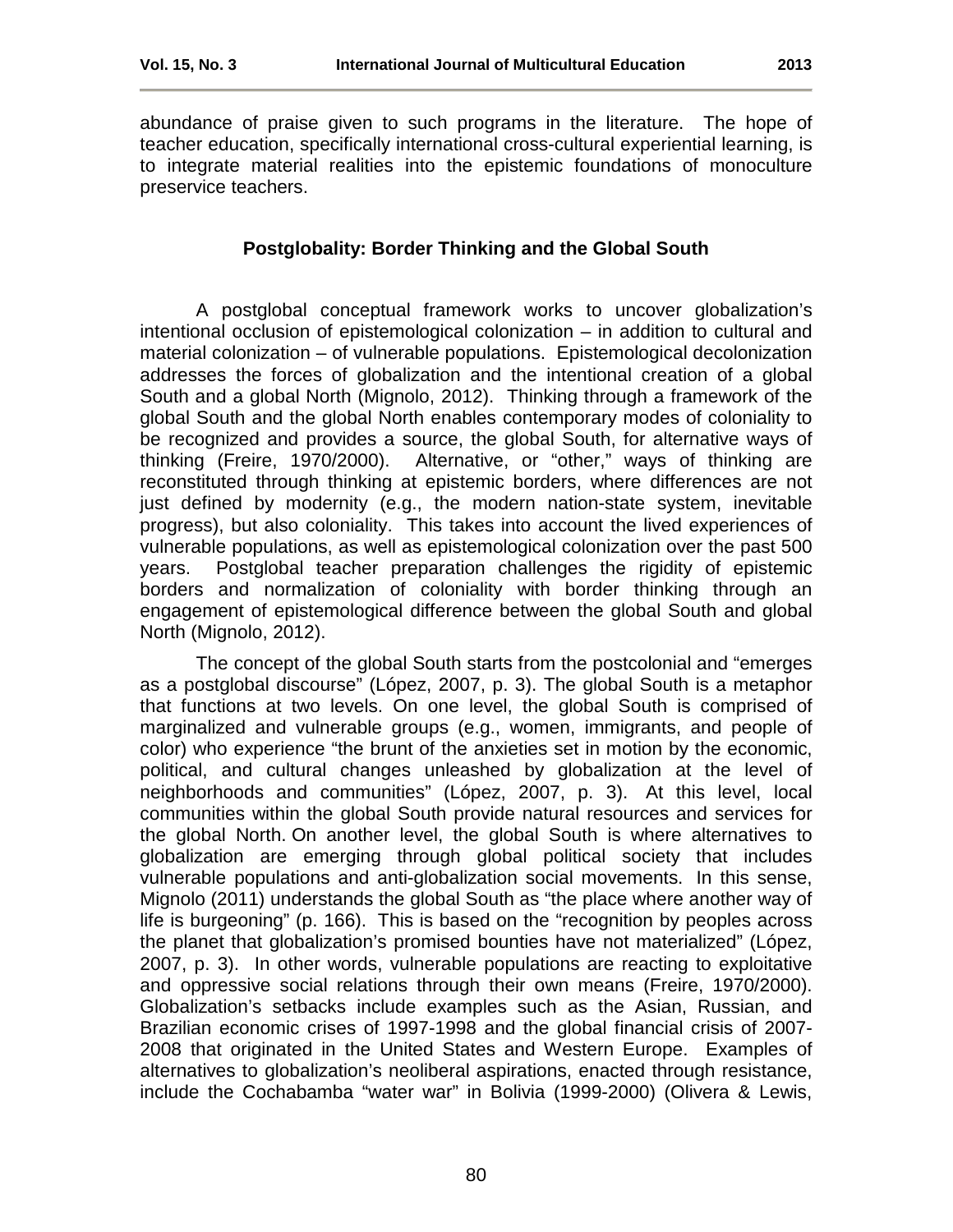2004) and the ongoing Zapatista movement, publicly known as Zapatismo thought since 1994 (Ramírez, 2008). Both are examples of vulnerable populations exposing and working through the cracks in the project of globalization and challenging the dominant epistemology.

Alternatives to neoliberal ideology are possible with a postglobal broadening of knowledge(s) that include ways of knowing from the global South. This framework provides opportunities during pedagogical development for preservice teachers to critically reflect and act within and against the forces of globalization, which are many in regard to education (Apple, 2004). This holds implications for an educational praxis that struggles towards more equitable social relations. As Harvey (2005) explains, alternatives are important because one of the prominent features of globalization is "increasing social inequality," to the extent that it can "be regarded as structural to the whole project" (p. 16). In opposition to the project of globalization, Jaramillo (2012) asserts that "education plays a necessary and decisive role" (p. 70) in questioning matters such as the production of knowledge, the meaning of global citizenship, definitions of success, and (un)sustainable societal constructs and lifestyles. Through the recognition that the global South and global North exist side by side, the master narrative of globalization can be questioned, transformed, and/or replaced. Study abroad programs for preservice teachers can highlight alternative perspectives from the global South, which often exist near preservice teachers' home communities, albeit invisible to their epistemologically narrow worldviews. There is much to learn from globalization's setbacks and the global South's alternative social movements. It is imperative for preservice teachers to engage in border thinking that works toward an embrace of postglobal worldview in order for educational equity to be possible. Disparate educational opportunities and experiences exist within a few miles of each other in the thousands of school districts or corporations that exist across the US. Rethinking the effects of globalization is part of future teachers' development of dispositions towards equity and justice.

To investigate postglobal possibilities and alternatives, we explore the following questions:

- 1. How do preservice teachers reflect on their ways of knowing and other ways of knowing through international cross-cultural experiences?
- 2. How can preservice teachers' international cross-cultural experiences cultivate border thinking between the metaphorical global South and global North?
- <span id="page-5-0"></span>3. What challenges are presented by neoliberal globalization that may prevent preservice teachers from considering global inequities manifested at various levels?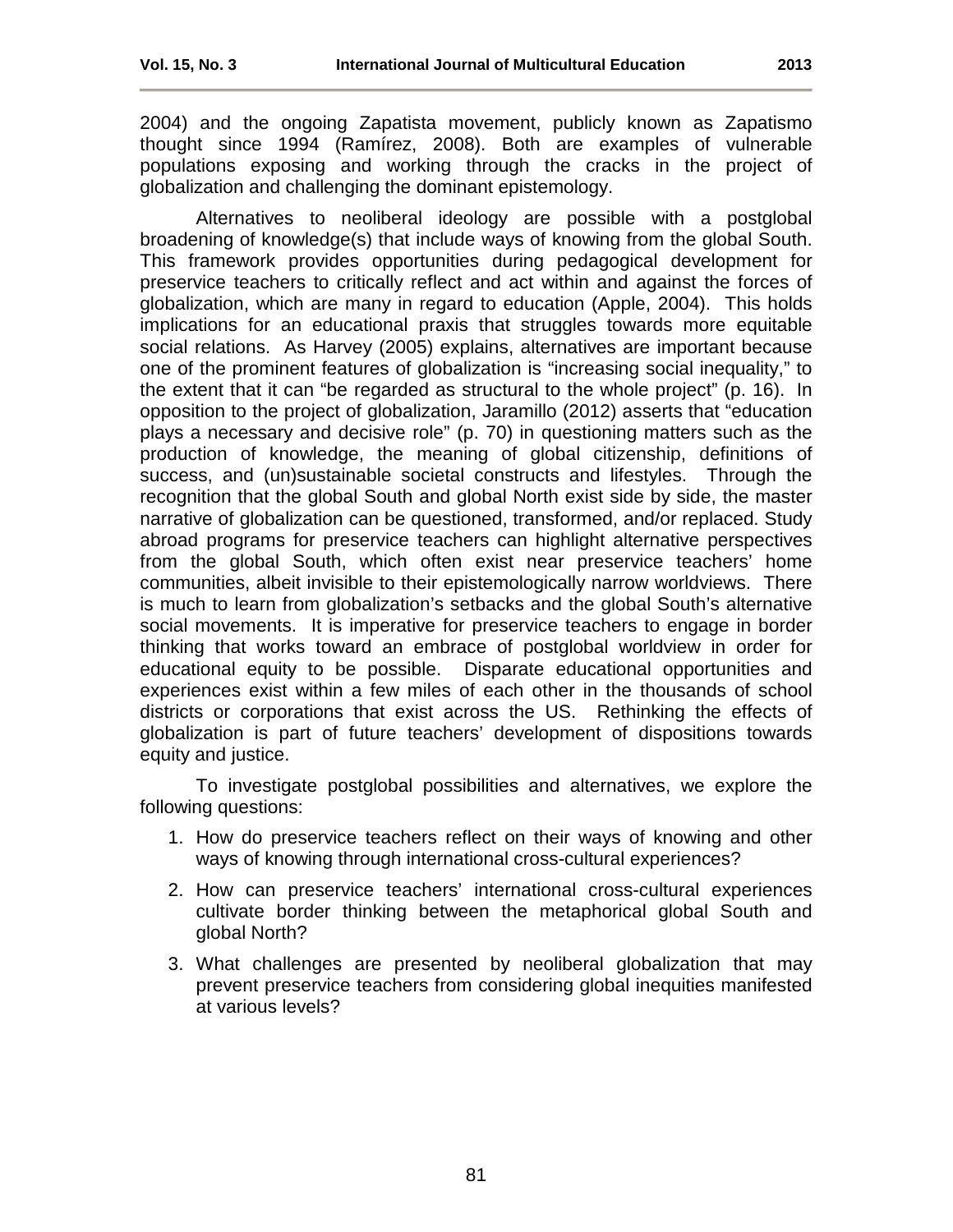### **The Honduras Study Abroad Program for Preservice Teachers**

The Honduras Study Abroad Program aims to prepare critically conscious and globally minded teachers through international cross-cultural experiences, including field placement in a bilingual Honduran elementary school. The program is a short-term, 18-day experience, which includes interactions with various socioeconomic levels of Honduran society combined with formal and informal reflections on social disparities. The ultimate aim is to make connections across national boundaries regarding the hierarchical social construction of society in familiar and unfamiliar contexts. The short-term structure of the program caters primarily to first-year students at a major U.S. university located in the Midwest, students who can be hesitant to spend extended periods of time away from home and often have not previously travelled internationally. Within the short-term structure of the program, time is intentionally utilized to maximize formal and informal learning experiences. The Honduras Study Abroad Program is usually a starting place for preservice teachers to conceptualize global social relations. Preservice teachers also visit government-funded rural schools, an orphanage, and cultural and archaeological sites, and participate in service-learning activities at the rural schools. Through visits to multiple learning contexts, preservice teachers experience intranational diversity in formal and informal educational settings and are encouraged to reflect critically on how inequity is structured locally and globally.

Through the Honduras Study Abroad Program, preservice teachers are enrolled in three courses: *Exploring Teaching as a Career*, *Multiculturalism and Education*, and a *Global Studies Seminar*. Introductory texts are assigned prior to departure; formal courses, which occur during the 18 days in Honduras, include evening class discussions; and program participants complete their final projects upon returning to the United States. The courses are co-taught by a faculty member in conjunction with a graduate instructor and a faculty member from a private university in Honduras. In the first course, preservice teachers explore their perceptions of what it means to be a teacher; examine the social, historical, and political nature of schooling; and debate the overt and hidden curricula of U.S. school systems. The *Multiculturalism and Education* course aims to develop preservice teachers' sociopolitical awareness by questioning their beliefs, attitudes, and perspectives and encouraging critical reflection on the implications of their worldviews for educational praxis. The *Global Studies Seminar* allows preservice teachers to make meaning of their international crosscultural experiences through learning about local contexts and critically reflecting through digital storytelling (photo and video montages).

Preservice teachers are encouraged to engage in border thinking through coursework and international cross-cultural experiences by reading Elvia Alvarado's (1989) *Don't be Afraid, Gringo: A Honduran Woman Speaks From the Heart* and by meeting a rural businesswoman who took it upon herself to provide educational opportunities for all children in her village. Alvarado's testimony of her women's rights and labor organizing as a *campesina* challenges and often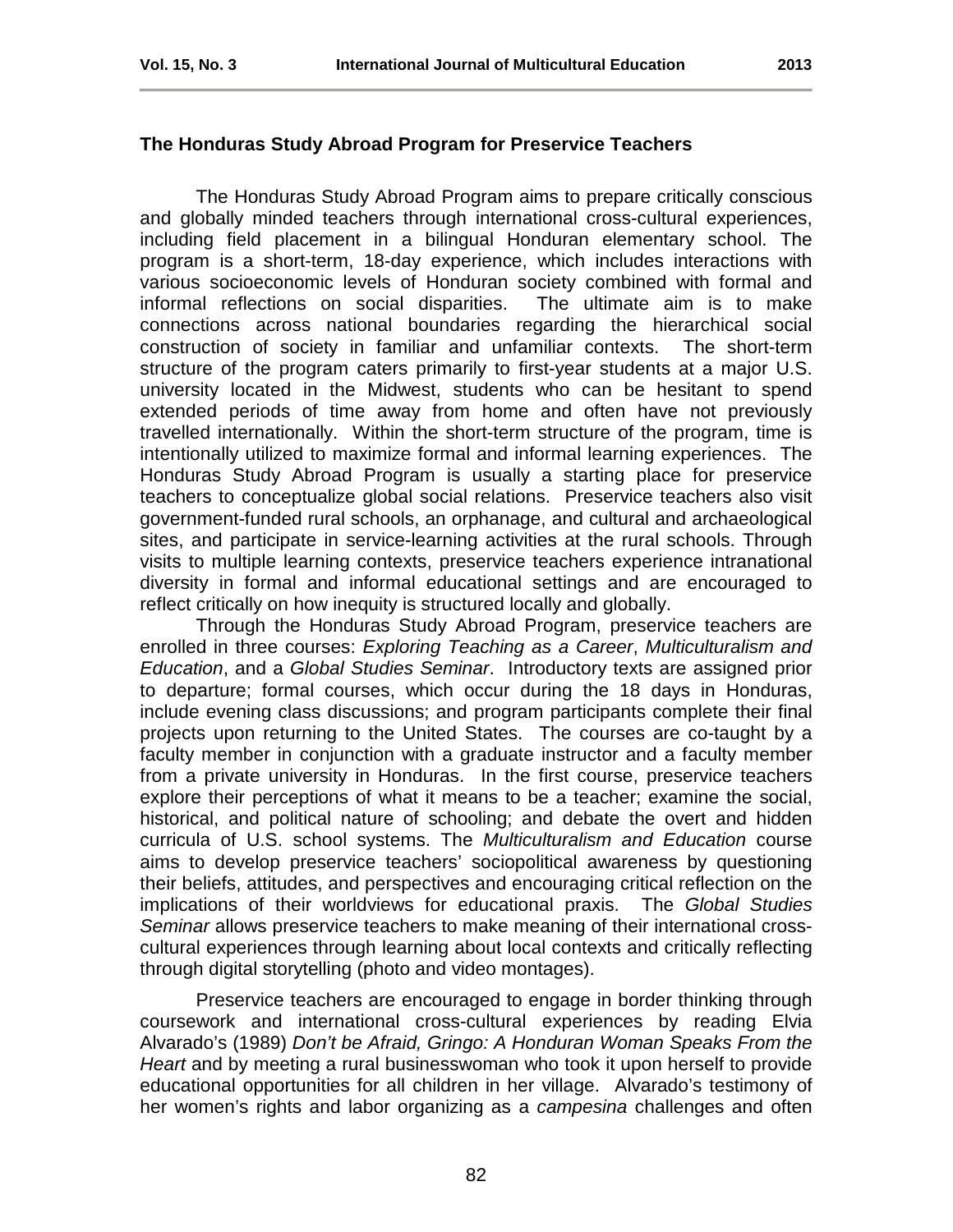disrupts the narrative that the United States does nothing but good in the world. Situated within the Cold War context of the 1980s, in which U.S. anti-communist foreign policy dramatically increased U.S. military presence in Honduras for the purpose of illegally countering a leftist government in Nicaragua, this reading encourages preservice teachers to engage in border thinking because Alvarado connects the U.S. intervention in Honduras to an increase in social inequality in Honduras. The preservice teachers also visit a government-funded rural school that was initially built with funds raised by a local businesswoman. The businesswoman, Doña Teresa, started a restaurant and saved the profits to build a school in her village so that all the children in the village would have an opportunity to pursue a formal education. The K-12 school receives minimal public funding, but Doña Teresa discusses with the preservice teachers, as they dine at her restaurant, her plans for the expansion of educational resources and opportunities (e.g., building a computer lab with internet access). Doña Teresa describes her efforts in a manner that makes it clear to the preservice teachers how local efforts by vulnerable populations are effective, despite not fitting the predetermined mold of projects funded by neoliberal organizations such as the International Monetary Fund (IMF).

Similar to Alvarado's (1989) testimony, Doña Teresa's story challenges preconceived ideas about rural Central American women and the poor communities' dependency on aid from the global North (e.g., elite Hondurans or U.S.-based church fundraisers experienced by many preservice teachers). The disruption of the narratives that the United States is the "beneficent world policeman" and that globalization benefits all people often produces engagement with other ways of thinking and a realization that different ways of living do not necessarily signify helplessness and hopelessness. As discussed in this article, a postglobal understanding that recognizes and engages the global South can influence the epistemological and pedagogical development of preservice teachers and their conception of and interaction with vulnerable populations through future educational praxis.

#### **Research Methodology: Narrative Reflection**

<span id="page-7-0"></span>The qualitative research method utilized in this study is narrative inquiry, with an emphasis on the study of lived experiences (Phillion, He, & Connelly, 2005). Narrative inquiry uses lived experiences to investigate participants' recognition of sociopolitical and cultural contexts (Clandinin & Connelly, 2000). The exploration of participant recognition "focuses on an understanding of experience," and "holds promise for ways to think about long-standing multicultural issues in global contexts" (Phillion, He, & Connelly, 2005, p.10). We focus on understanding preservice teachers' international cross-cultural experiences in relation to epistemological considerations.

The specific phenomenon we study is how preservice teachers' international cross-cultural experiences might foster border thinking of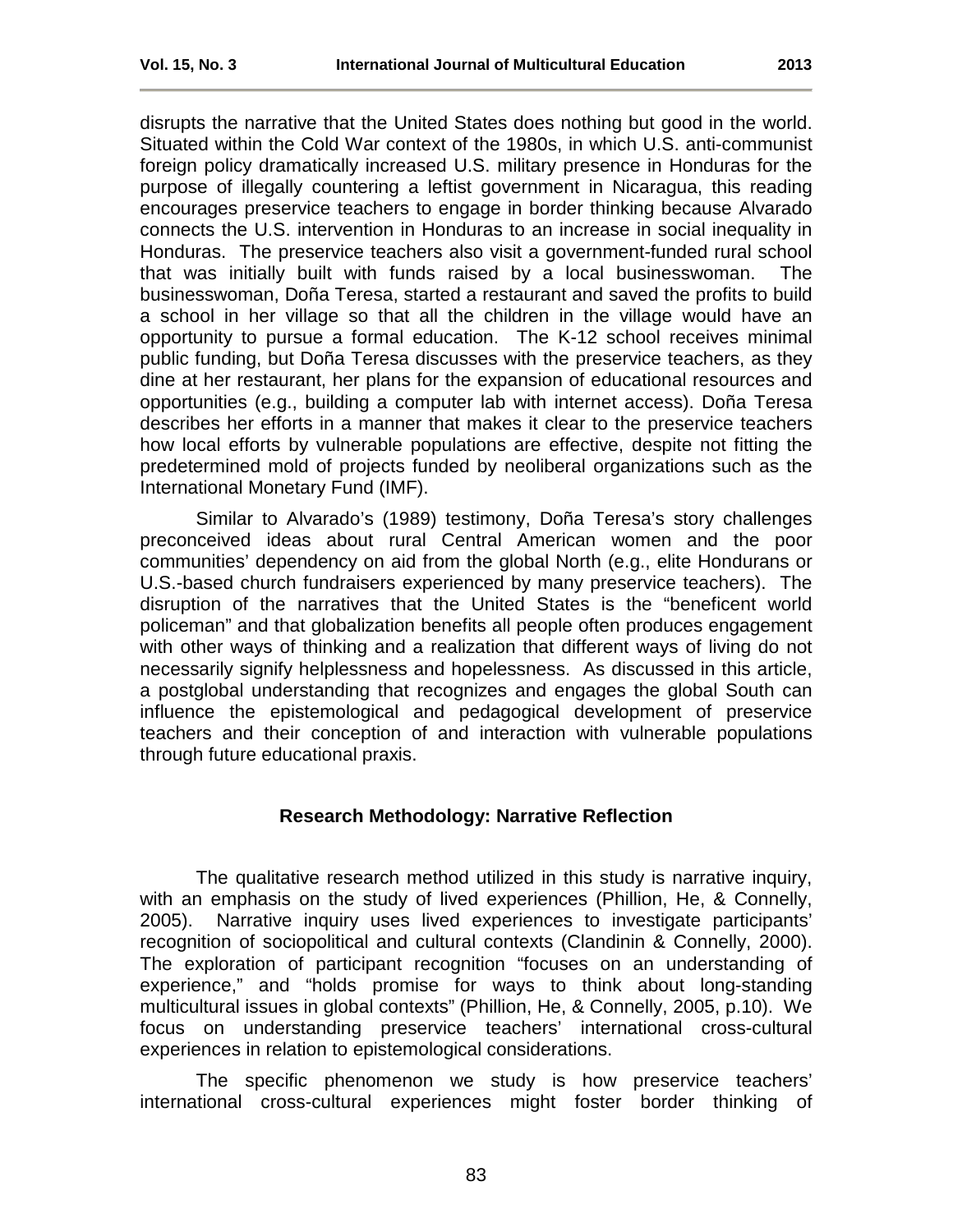epistemological difference. We use narrative reflections of preservice teachers to place attention on "the details—how and why a particular event is storied…or what a narrator accomplishes by developing the story that way" (Riessman, 2008, p. 12). Preservice teachers' narrative reflection of their lived experiences involves ideological manifestations within, around, and against globalization as a dominant perspective. According to Riessman (2008), the dialogical relationship between contexts and epistemologies allows for narrative disruptions. Such disruptions allow insight into the tensions within a participant's thinking. Narrative tensions in the thinking of preservice teachers allow exploration of possible engagements with border thinking.

## **Participants**

Eight preservice teacher participants from the 2012 Honduras program were included in this study with IRB approval that assured participant consent. It is important to mention that the 2012 data add to and build on a total of 86 preservice teacher participants who have studied abroad on the Honduras program since 2003. The preservice teacher participants include elementary and secondary education majors; of the eight 2012 participants, two were secondary education majors. Sixty-three of the total participants were female and 23 were male. The vast majority of the participants were White and many grew up in rural and suburban Midwestern settings. Half of the participants had no prior international travel before the Honduras trip. All participants chose or were given pseudonyms. Table 1 provides details on the eight participants from the 2012 Honduras program.

| <b>Name</b>   | <b>Gender</b> | <b>Race/Ethnicity</b> | Languages<br>(other than English) |
|---------------|---------------|-----------------------|-----------------------------------|
| <b>Noelle</b> | female        | White                 | basic words in Spanish            |
| Jason         | male          | White                 | some Spanish (not fluent)         |
|               |               | <b>Bi-racial</b>      |                                   |
| April         | female        | Black and<br>White)   | basic words in Spanish            |
| <b>Sheila</b> | female        | White                 | none                              |
| Tiffany       | female        | White                 | none                              |
| Lucy          | female        | White                 | none                              |
| Sarah         | female        | White                 | some Spanish (not fluent)         |
| Sam           | female        | White                 | Spanish (basic fluency)           |

|  | Table 1: 2012 Honduras Study Abroad Program Participant Demographics |
|--|----------------------------------------------------------------------|
|  |                                                                      |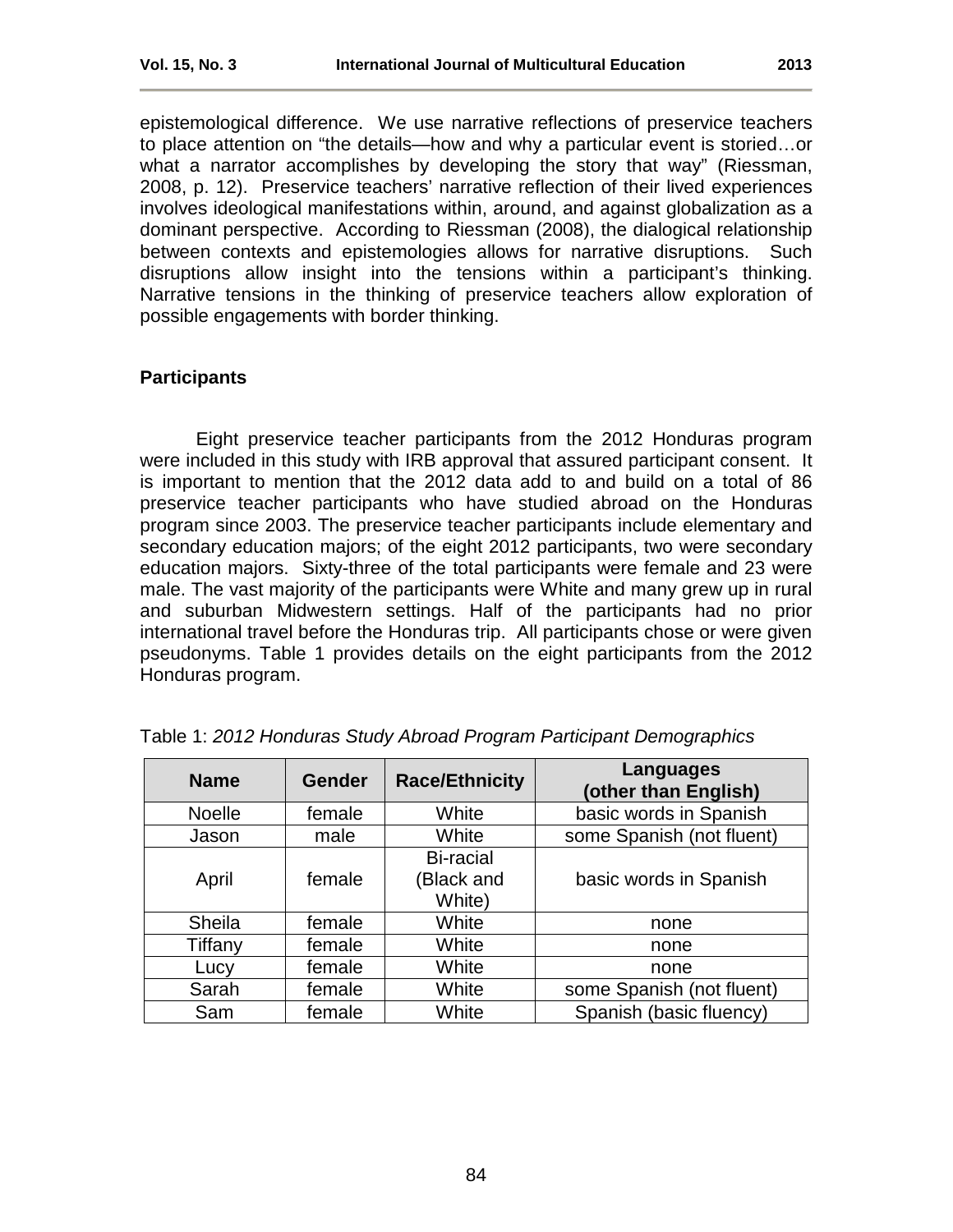### **Data Collection**

Qualitative data collection tools used by researchers in narrative research include observations, interviews, and document analysis of participants' journals and reflective assignments (Riessman, 2008). This study fittingly relied on observations throughout the entire program; informal conversations with participants; in-depth structured and unstructured interviews with participants before, during, and after the program; and participants' reflective journals, course assignments, and course discussions. Data collection focused on allowing participants to story their experiences, to interpret their experiential learning in formal and informal settings, and to discuss the ways in which their engagement with border thinking might become transformative for the development of a postglobal worldview.

Data were collected in three phases: pre-trip, on-site, and post-trip. Pretrip data were collected through demographic information and group interviews with participants inquiring into their perceptions of Honduran society, schooling, and the international relationship between the United States and Honduras and their anticipated cross-cultural experiences. On-site data were collected through observation, informal conversations and unstructured interviews, and course discussions. The aim was to allow participants to share their international crosscultural experiences, including experiential learning experiences that challenged their ways of knowing. Post-trip data were gathered through individual in-depth interviews that explored the impact of each preservice teacher's international cross-cultural experiences within formal and informal learning contexts. Interviews were digitally recorded, transcribed, and securely stored. Digital storytelling assignments were thematically analyzed and securely stored.

#### **Data Analysis**

We examined the data by coding the descriptions in interviews, reflective journals, assignment documents, and observation notes. Coding was based on Riessman's (2008) dialogical analysis which recognizes the interrelational fragmentation of narrative reflections in deconstructing and reconstructing knowledge based on lived experiences. Open coding was applied to organize different forms of data, and individual participant statements were analyzed to form meaning out of reflections on lived experience. We identified reflective statements related to postglobality and border thinking, then formed reflections into thematic clusters, and investigated participants' international cross-cultural experiences. Examination focused on the dialogical relationship among preservice teacher participants' international cross-cultural experiences, the influences of globalization on education and throughout society, and thinking along epistemic borders.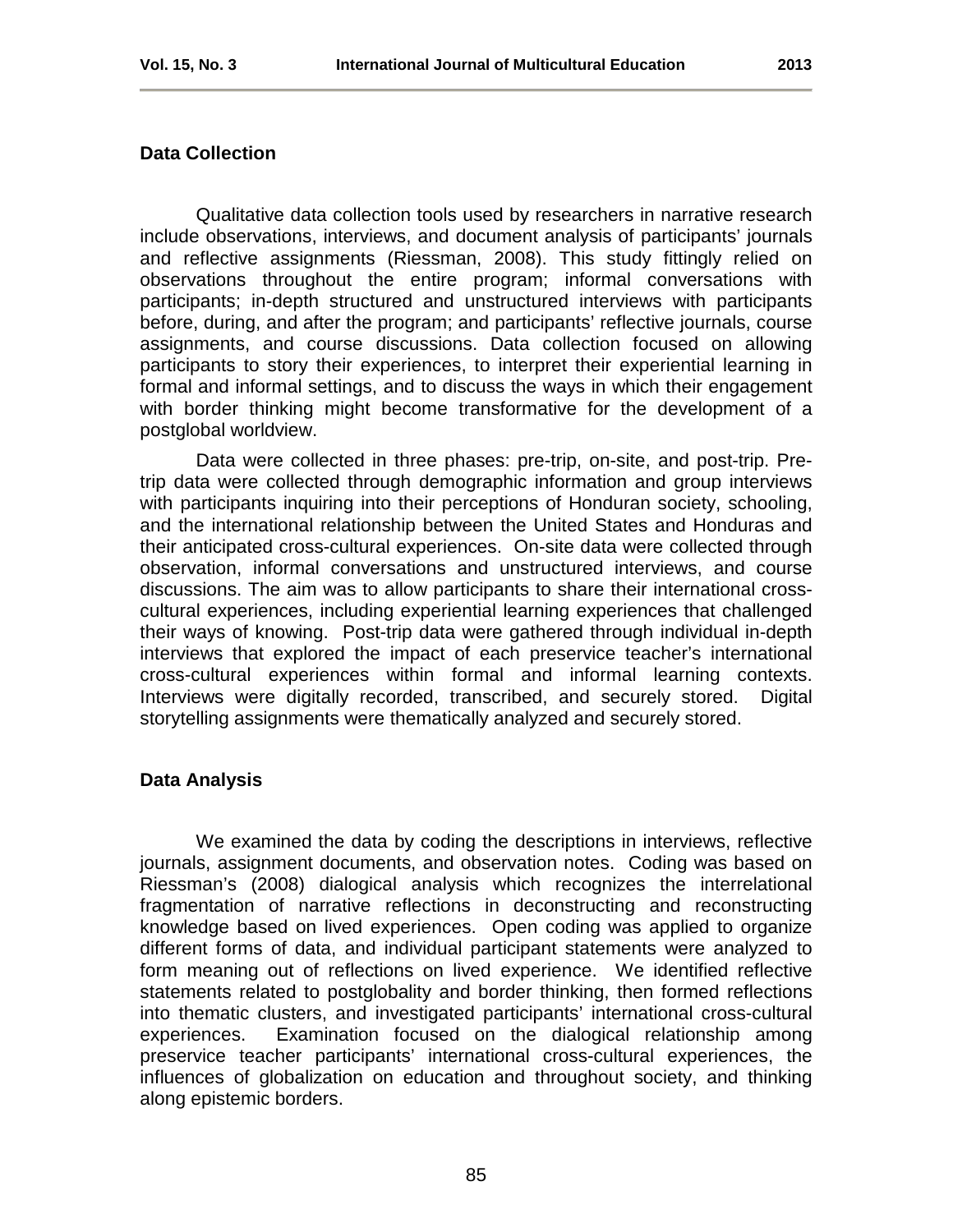Based on the above methods, we sought evidence among participant reflections of the dialogical relationship between preservice teacher participants' international cross-cultural experiences, the influences of globalization on education and throughout society, and consideration of other ways of knowing and being. From the analysis and our interpretation of the data, we documented reflections on experiences that engaged thinking along epistemic borders for each participant. Finally, we compared across participants by identifying the nuanced processes of border thinking and how they made meaning of their reflective thoughts based on their international cross-cultural experiences.

#### <span id="page-10-0"></span>**Preservice Teachers' Reflections on Experiential Learning**

Our analysis of preservice teachers' border thinking examined how reflections of their international cross-cultural experiences might stimulate a global criticality that considers alternatives to globalization based on other ways of knowing from the global South. For the purposes of this article, we chose three participants to demonstrate the variation in postglobal understandings and border thinking. These three participant narratives range from basic comparative nationstate conceptions to more nuanced postglobal thinking. All three participants challenge their own thinking to a degree, but thinking along their ideological borders varies in terms of engagement. The three chosen participants represent the range present in the 2012 group of participants and the range present in previous years. Importantly, the preservice teacher participants chose to travel to a country with a U.S. State Department travel warning. This is an important consideration for preservice teachers who participate in this program because the majority have completed only the first year of college, and more than half have never travelled outside the United States. On the other hand, the Honduras Study Abroad Program primarily attracts socioeconomically privileged preservice teachers (although the cost per credit hour is in line with in-state tuition), and the program offers a highly structured experience while in Honduras. This tension represents comfort seeking and discomfort seeking within each participant's motives and desires.

Through narrative inquiry, the first section of the analysis is based on Jason's understanding of the global South and global North based on epistemological familiarity. The second section of the analysis focuses on Lucy, who makes comparisons of progress and poverty between Honduras and the United States. The final section of analysis is based on April, who struggles with border thinking and appears to move toward exploring other ways of knowing.

#### **Jason's Othered "Global South"**

Jason is a White male, self-described as middle-class, from the suburbs of a major U.S. Midwest city. He has prior international travel experience, primarily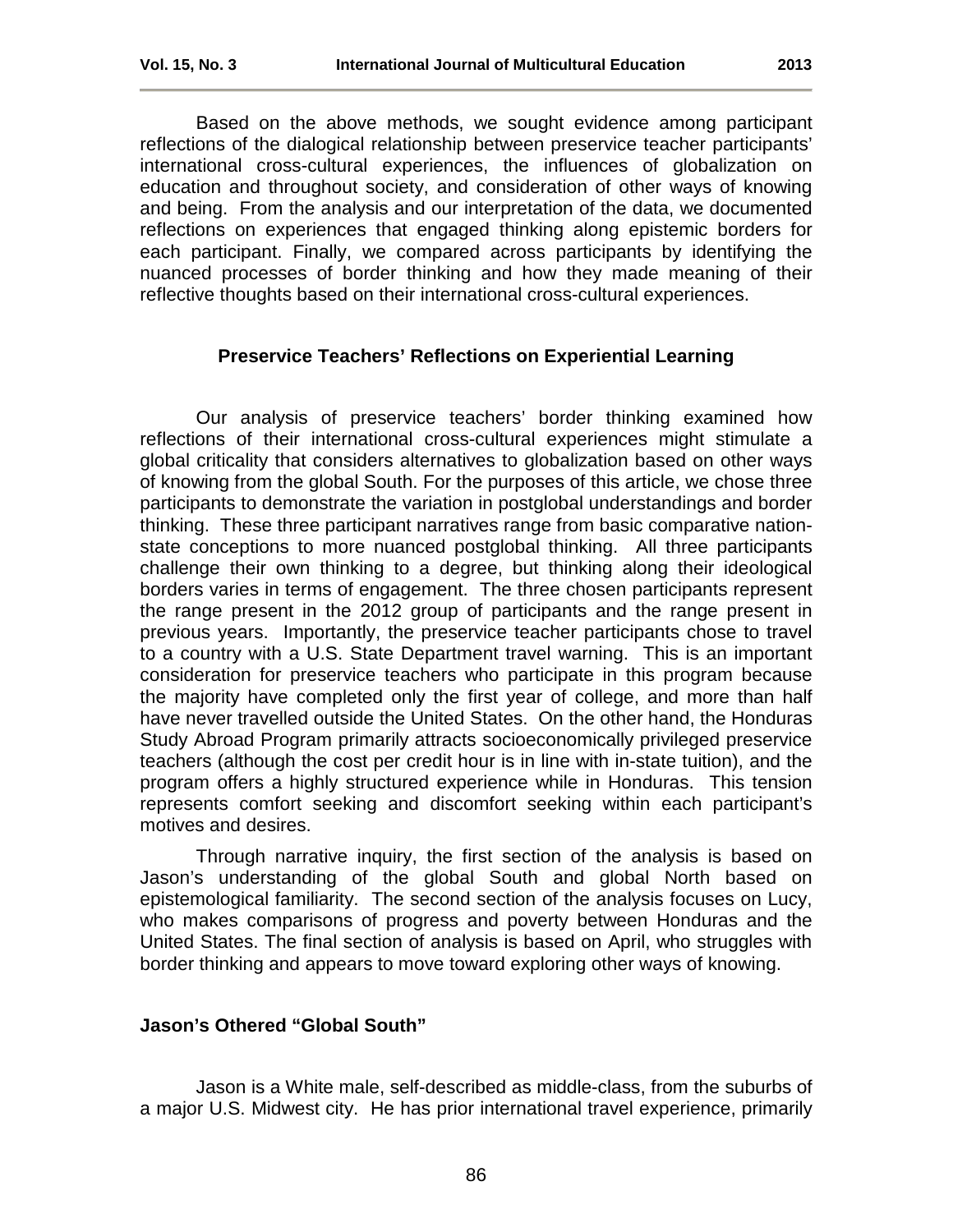as a tourist. Jason knew some basic Spanish phrases but was not conversational in the language. He was enrolled in the Army Reserve Officers' Training Corps (ROTC) program and desires to be a secondary-level history teacher. Jason found his Honduras experience different from his previous travels. He stated:

Before Honduras I've been to New Zealand, Australia, Egypt, Germany, Italy, France, and Spain. So I have a large global idea and what I was trying to picture Honduras was as something completely different from all of those. I knew it was a third world country, they have poverty and I just kind of prepared myself to see the shacks that people live in and the dirt roads and things like that.

He added that his preconceptions and the reality "matched pretty well as far as landscape, and as far as how the actual country was." For Jason, having a global mindset is limited to the notion of travelling across geographic regions. This perception reduces the meaning of the global South and the global North to normalized hierarchical power relations.

Jason's standpoint did not recognize the interconnections between the United States and Honduras. In comparing the two countries, Jason expressed a sense of U.S. superiority through perceived cultural generalizations:

[In Honduras] there's a status quo that you can pick up on, that people who are less wealthy that live there, they kind of just accept their circumstances and you don't really sense a purpose of betterment from the culture. You don't really see that here in America. For example, I was in Chicago and we walked by the hotel and we saw some of the maids picketing the hotel and were standing out there trying to get better wages and things like that. In Honduras, I didn't see that ever happen, I didn't see them picketing and it's just like that status quo that remains there.

Jason's post-trip reflective comparison ignores the class discussion around the reading of a campesina's (farmworker/peasant) testimony regarding labor organization for the pursuit of social justice for campesinos (Alvarado, 1989) and disregards the discussion with Doña Teresa about local empowerment by local people.

Educational comparisons between Honduras and the United States further disclosed Jason's refusal to accept parallel structural inequities in the two countries:

In Honduras, I think it's part of the problem that only the poor kids can go to the poor schools and then the rich kids can go to privatized schools that are way advanced and have all the computers and things like that. So they get an unfair advantage, and then that advantage keeps the whole country poor until that educational system is brought down. Here we have more of a chance, so kids from an urban area that do receive less of an education, they can break those barriers and get out. However, in Honduras it's much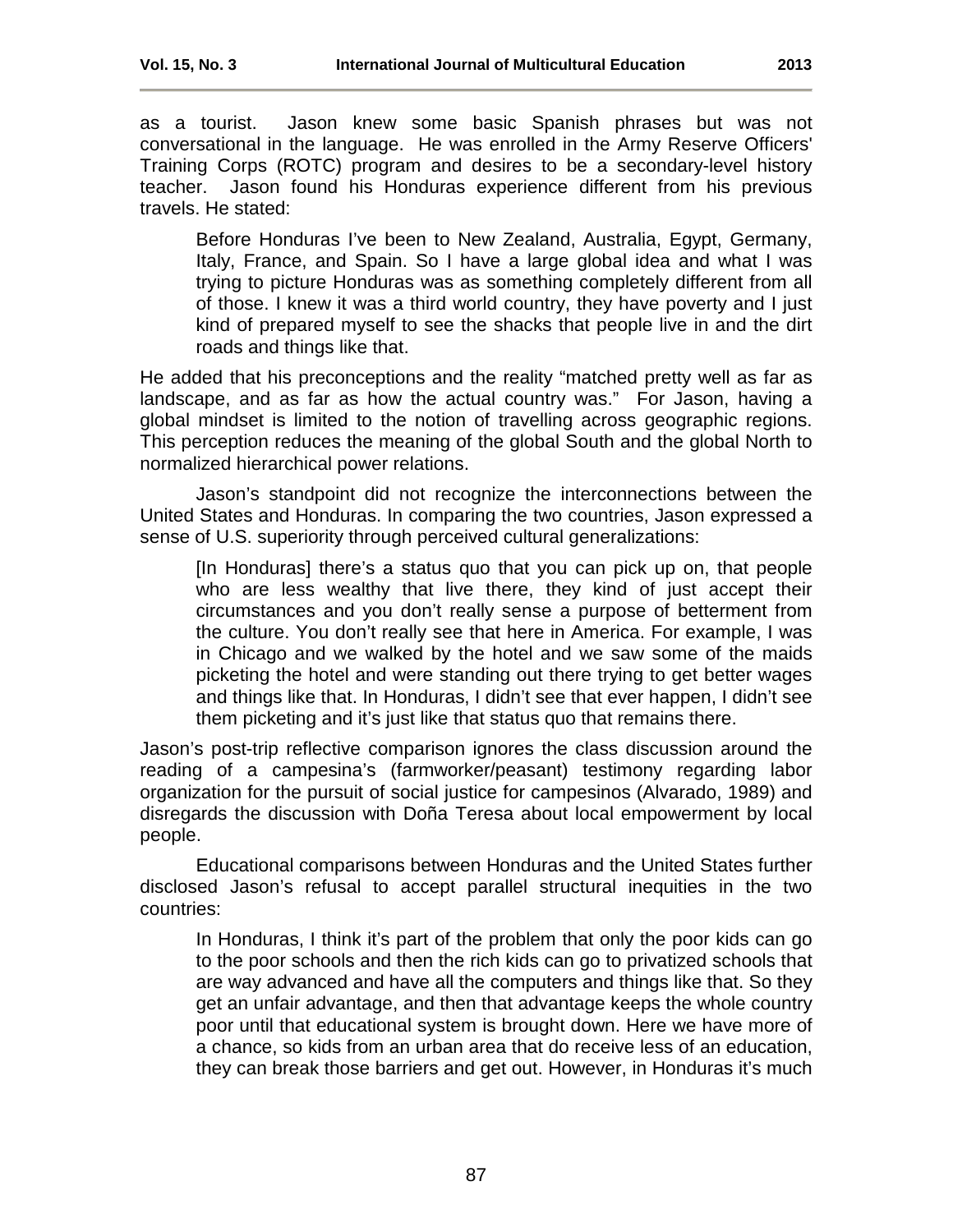more permanent and its effects are much more permanent but here it's not quite a drastic difference and it's easier to go between the two levels.

Jason's perspective of Honduras is limited to national boundaries and neglects how international relations, particularly with the United States, shape domestic social class categorizations.

In terms of racial and ethnic views, Jason possessed a colorblind view of the U.S. national identity, while simultaneously identifying the lack of a Honduran national identity as the source of Hondurans "accepting the status quo." Jason stated:

I never picked up on the sense of nationality. Here, we're all Americans. In Italy, they are all Italians. In Honduras, I didn't really see, "we are Hondurans." I didn't see a unification factor….Here in America, we have the definitions of people. So you can be White, Black, Hispanic, or Asian but in the end you still end up being an American. You still end up working together towards a goal. In Honduras, you could have the Indios and the Gringos but I'm not sure they would end up working together if it came down to it.

Jason's international cross-cultural experiences deepened and reinforced the primacy of social categorization based on nationality. Thus, Jason deemphasized global interconnectedness and the influence of those in the global North on those in the global South. Furthermore, his reflections ignored the existence of the global South within the geographical borders of the perceived "first-world," such as the United States. Teacher educators can involve texts that highlight disparities within the United States in order to challenge preconceived hierarchies based on nationality. For example, income and wealth disparities are seldom analyzed within the U.S. context, and poor U.S. Whites are invisible in national discourse. Also, it is possible to engage in domestic experiences that are similar to international experiences as a means to make global connections regarding educational inequities and opportunity gaps within a supposedly privileged domestic context.

### **Lucy's Comparison of the Global North and South**

Lucy is a White female who was raised in a middle-class, Christian family in a "really small town" in the U.S. Midwest. Many of her beliefs embody neoliberal notions of progress and success. For example, Lucy described how she came to understand Honduras as poor:

We were on a bus for a while just driving through the island [sic] and there was just nothing. There's a whole lot of areas that there was just nothing. It was just trees and forest. It wasn't like here in the US…where there's building upon building, and businesses upon businesses, and people everywhere. And so driving through Honduras there was just small little shacks that were the businesses and then there was nothing.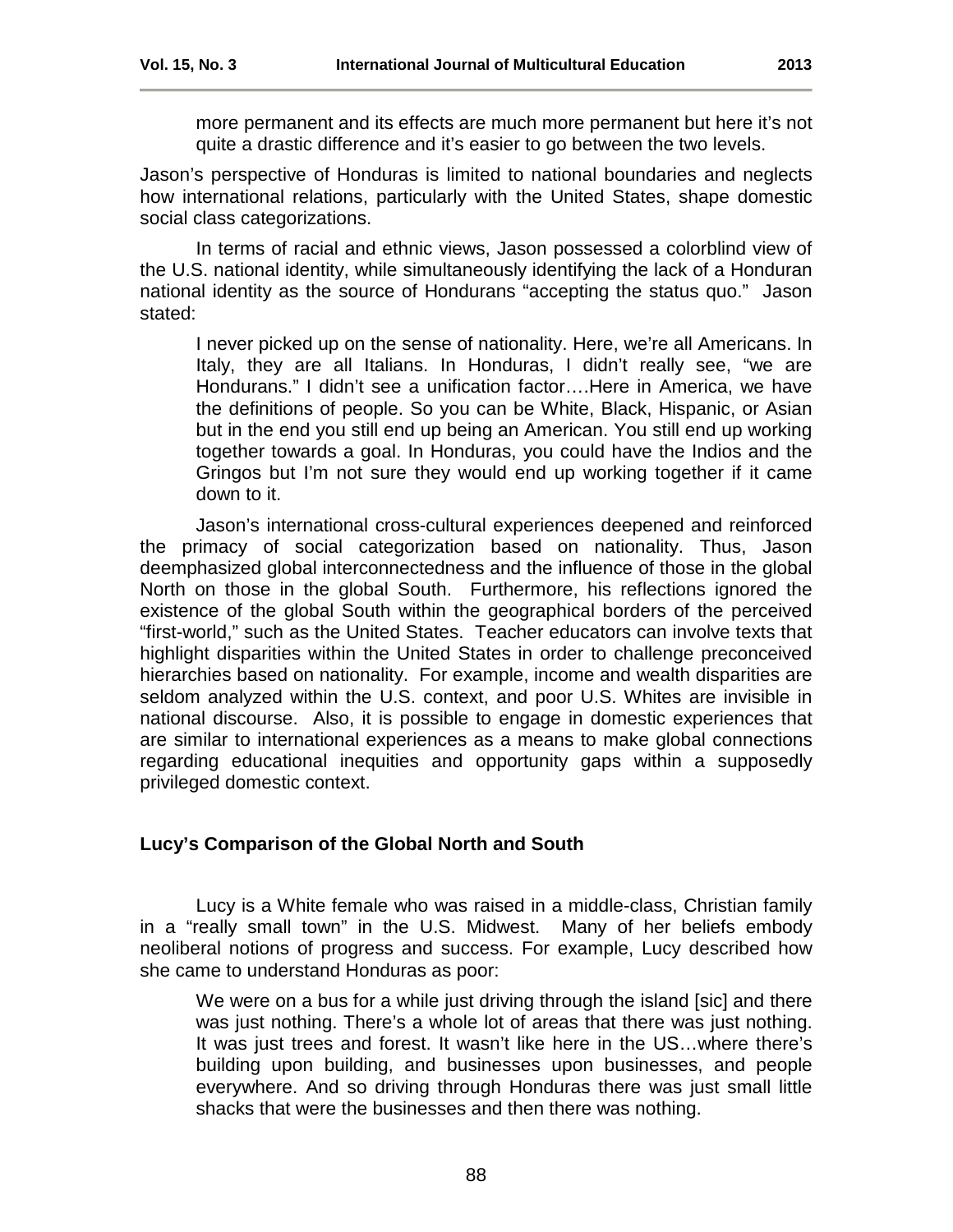Lucy seems to unquestioningly accept the notion that progress requires "building upon building, and businesses upon businesses" and judges Honduras negatively for having large areas of "just trees and forest." Her preconceived beliefs – that climatic and environmental damage and deforestation equal progress – remain intact.

Acceptance of the neoliberal dream that "globalization can work for everyone on the planet, from CEOs to the lowliest factory worker" (López, 2007, p. 4) ignores the realities of people who have not benefitted from a global market. It also ignores the fact that the global South and the global North live side by side in the United States. Lucy mentally positions the global South as a geographic place far removed from the lived realities of the people near her own hometown. In comparing the levels of poverty in Honduras to poverty in the United States, Lucy attributed the poverty in Honduras to government inefficiency. When probed further, she stated:

I know with the US, there's the healthcare stuff that provides that kind of stuff and there's just different [legal] acts and stuff that [the U.S. government] does.

I guess in the United States, being poor you still have most of the needs because of the whole government thing. So you still have food and water and shelter. There are homes you can go to if you don't have a house. And it seems like in Honduras, they don't necessarily have all that….I guess the conditions are worse off than in the United States, because the [US] government tries to help those people whereas I don't know if they do in Honduras, but it just seems like there wasn't that kind of stuff there.

Lucy's belief that the U.S. government provides for "most of the needs" of its people positions the United States as a better place to be poor than Honduras. This comparison is based on the notion that the United States is a welfare state and Honduras is not. In much the same way that Jason believes that students from disadvantaged backgrounds can "break those barriers and get out," Lucy's statement reflects a mindset that attributes the circumstances of the poor to their personal failings rather than a symptom and product of systemic inequity in a diminishing welfare state.

In looking for evidence of questioning epistemological assumptions, it appears that Lucy's international cross-cultural experiences may have promoted a different conceptualization of knowledge and knowing. In response to the question, "Some people are fearful or even hateful towards immigrants in this country, specifically Latino immigrants. Did this trip affect that at all?" Lucy replied:

It definitely affected that, I guess. Because I always used to think, "Oh, we're in the US, speak English." Like, we should just have that as our official language just so that they can't have the people who refuse to learn it, or whatever. But now I don't really have that big of an opinion on a state language anymore, but I definitely am not against anybody who speaks Spanish.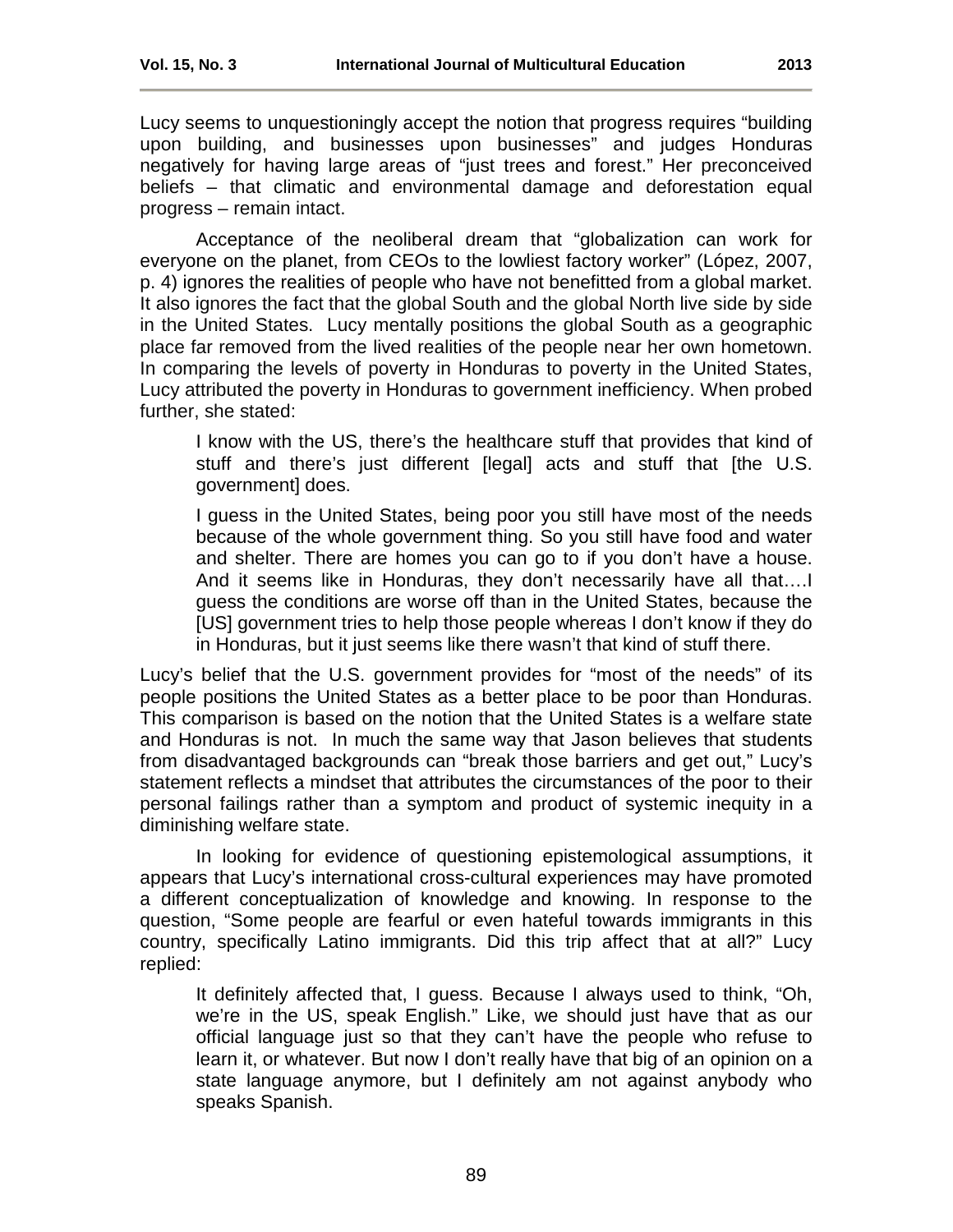Claiming that she is now "not against" Spanish-speakers is perhaps a very slight shift in terms of negotiating the difference between the self and the other, but could still be considered progress for a student who will almost certainly come into contact with non-English speaking students as a monolingual teacher. For the first time, Lucy has had the experience of not understanding what the people around her are saying, and this appears to have moved her towards taking the perspective of a non-dominant group. Teacher educators are often presented with such "openings" by preservice teachers, which allow for further exploration of a priori beliefs. The deconstruction of why certain hierarchies exist can further illuminate the systemic component to a broadening of perspective based on personal interaction.

#### **April's International Cross-Cultural Experiences**

April grew up in a middle-class suburban setting and identifies as a biracial female, explaining, "I just feel like I grew up White… and sometimes when I meet other Black people, they don't see me as Black because I don't act like whatever 'Black' acts like." April was the least sure of all the participants about how to define herself racially. She said, "I feel like I'm not sure culturally…not culturally, ethnically what to identify myself as because I'm getting mixed signals from society." The time that April appears to have already spent thoughtfully reflecting on her own ways of knowing and being seems to promote the desire and ability to understand the world from more than one epistemological perspective and learn about the current state of the world:

I don't have a lot of knowledge about the world, I guess you could say. Which is another reason I went on study abroad, because I feel like that will help me increase my worldview.... I feel like I haven't [previously] learned a lot. You take world history or whatever, but you don't learn about how it is now, you learn about how it was. So… I don't know what's happening.

By approaching the topic of US-Honduran relations with a degree of humility and acknowledging that she does not have all of the answers, April demonstrated the kind of critical reflection that will allow preservice teachers to engage with other ways of knowing (Mignolo, 2012).

April also demonstrated criticality in considering the differences between the United States and Honduras as she reflected on how constructed language hierarchies have privileged English over other languages, especially with regard to globalization. In making sense of the role that English plays in the global context, she reflected:

April: I feel like in order to kind of prosper you need to know English. I feel like that's really kind of a self-centered view on that but, I mean, maybe that's how [Hondurans] are looking at it. Like, in order to...maybe to go to university in America or something like that, you need to know English.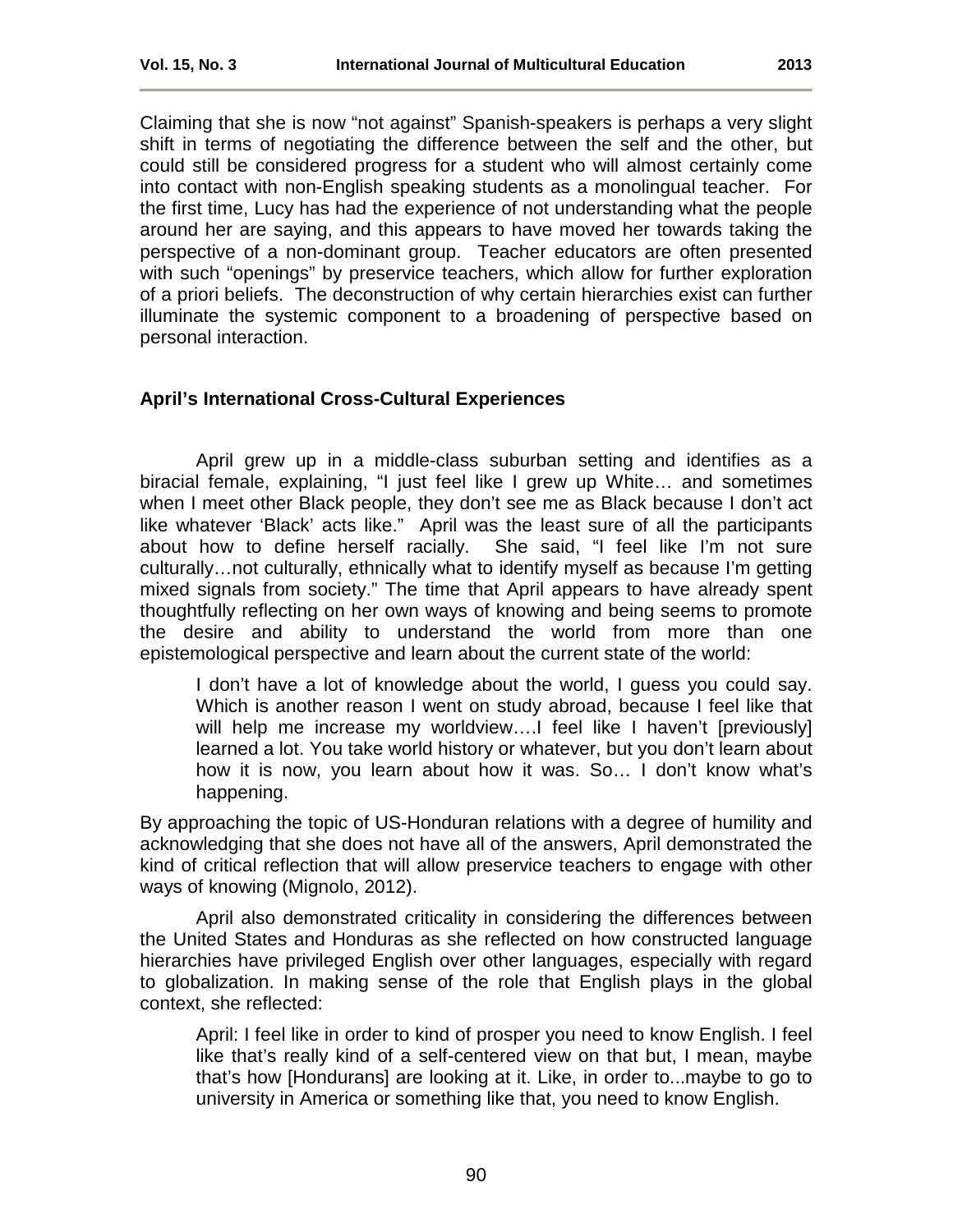Interviewer: Why do you think that's self-centered?

April: Just because I feel that's how we [U.S. Americans] look at it. I don't know necessarily how Hondurans view it. I feel like we think everyone needs to know English to communicate with us. I feel like sometimes we view speaking Spanish as kind of a negative thing. Because we have so many immigrants that come here we're like, "You want to stay here? You need to speak our language," so we kind of view it with a negative connotation. But, on the flip side of that, there are a lot of people learning Spanish in high school.

April appeared to feel uncomfortable with the ways that she perceived English – and the neoliberal and colonial aspects entailed therein – dominating other ways of knowing and being. She countered the imposition of the necessity of knowing English placed on immigrants by pointing out that many people in the United States learn a second language. However, when asked what English and Spanish would look like if they were depicted with human characteristics, April concluded that "English would probably be really, really big, and self-centered. English would have a really big head and I feel like Spanish would be trying to grow. Spanish is trying really, really hard to grow."

April appears to be willing to explore other ways of thinking. She looks at the issue of language from what she believes might be the perspective of Hondurans, still acknowledging, "I don't know necessarily how Hondurans view it." Viewpoints such as April's, based on relational understandings that take into account global power dynamics, provide teacher educators the opportunity to deconstruct normalized social hierarchies and explore alternative visions with teacher educators. The consideration of alter-globalizations is based on dialogue between teacher educators' perspectives and those of preservice teachers.

### **Engagement with the Global South Through Border Thinking**

<span id="page-15-0"></span>The purpose of this study was to examine how international cross-cultural experiences engaged preservice teachers in border thinking and rethinking the dominant discourse of globalization and its impact on educational equity. The consideration of other ways of knowing demonstrated how critical reflection can be encouraged by thinking at the epistemic border of the global South and global North, while acknowledging the possible challenges based on preservice teacher backgrounds. Postglobality can provide a framework for questioning neoliberal epistemology through revealing the intentional occlusion of globalization's setbacks. The preservice teacher narratives we examined present various levels of criticality through border thinking and demonstrate the possibilities and hurdles of raising social awareness within teacher education.

The three preservice teacher cases presented are representative of the observed uneven engagement with border thinking through international crosscultural experiences. All of the participants in the 2012 Honduras Study Abroad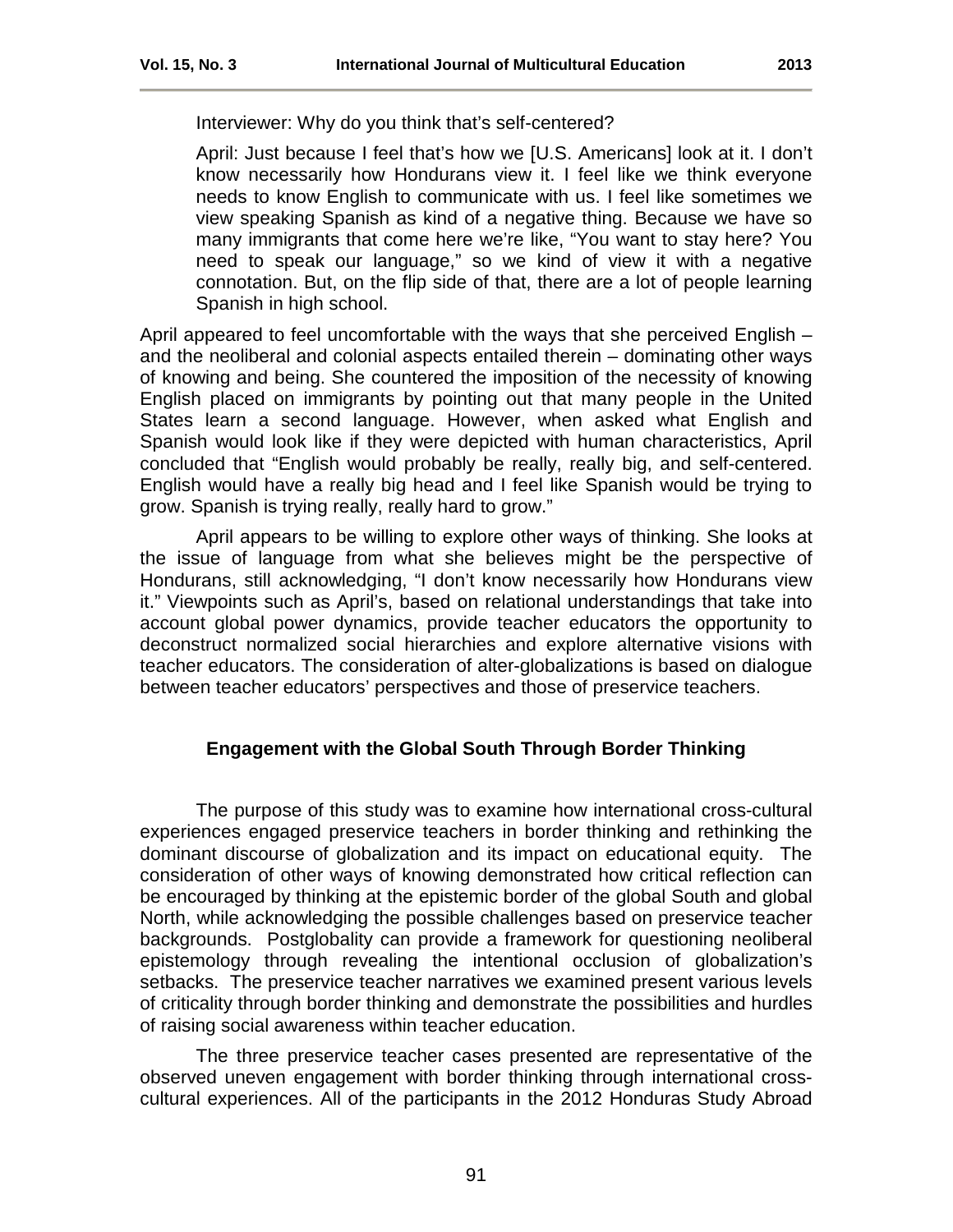Program confronted difference during their international cross-cultural experiences but exhibited various degrees of willingness to engage epistemic borders. When forced to think about the processes and logics behind disparately inequitable lived experiences as presented through examples of the global South and global North, the preservice teachers had to either ideologically reinforce their preconceived neoliberal beliefs or had to engage perspectives from the global South through border thinking. Probing during post-trip interviews revealed to what degree each participant confronted epistemological challenges. Several preservice teachers who studied abroad in Honduras considered alternatives to the presumed benefits of globalization; however, the lasting effects of such reflection are unknown and provide future pathways for research.

Despite often being epistemologically strenuous for the preservice teachers to come into contact with the global South, it became apparent to them that globalization is not necessarily beneficial for vulnerable populations around the world, even in cases where educational opportunities were more equitable. How preservice teachers conceptualized the global South and global North presented a challenge to understanding globalization's inequitable effects. Some preservice teachers instead maintained nation-state level comparisons of how the world is constructed and did not reference their trip experiences in connection to inequities within the United States. Furthermore, some preservice teachers disregarded the experiences in Honduras that demonstrated the global South as the source of envisioning another way of life within and in resistance to hegemonic neoliberal ideology.

Nevertheless, exposure to international cross-cultural experiences that foster a postglobal understanding can help develop preservice teachers' critical reflection skills as global inhabitants. These experiences also offer the space to move beyond culturally essentialist educational praxis (which, for example, emphasize the understanding of culture as food fairs and holidays) towards notions of equity and justice through the recognition of colonial difference between the global South and the global North. The forces of globalization shape preservice teachers' future praxis and their future students' educational experiences. This ideological reality can be unconcealed through a postglobal understanding. The postglobal is a continuous process based on critical selfreflection in order to analyze systemic forces, such as globalization, that will encourage a broadening of knowledge(s). A postglobal approach to education can allow for greater pedagogical inclusion of an increasingly diverse student population and work towards more equitable educational opportunities. As such a framework is developed by teacher educators, international cross-cultural experiences for preservice teachers increasingly provide opportunities for other ways of thinking from the global South that imagine more equitable social relations.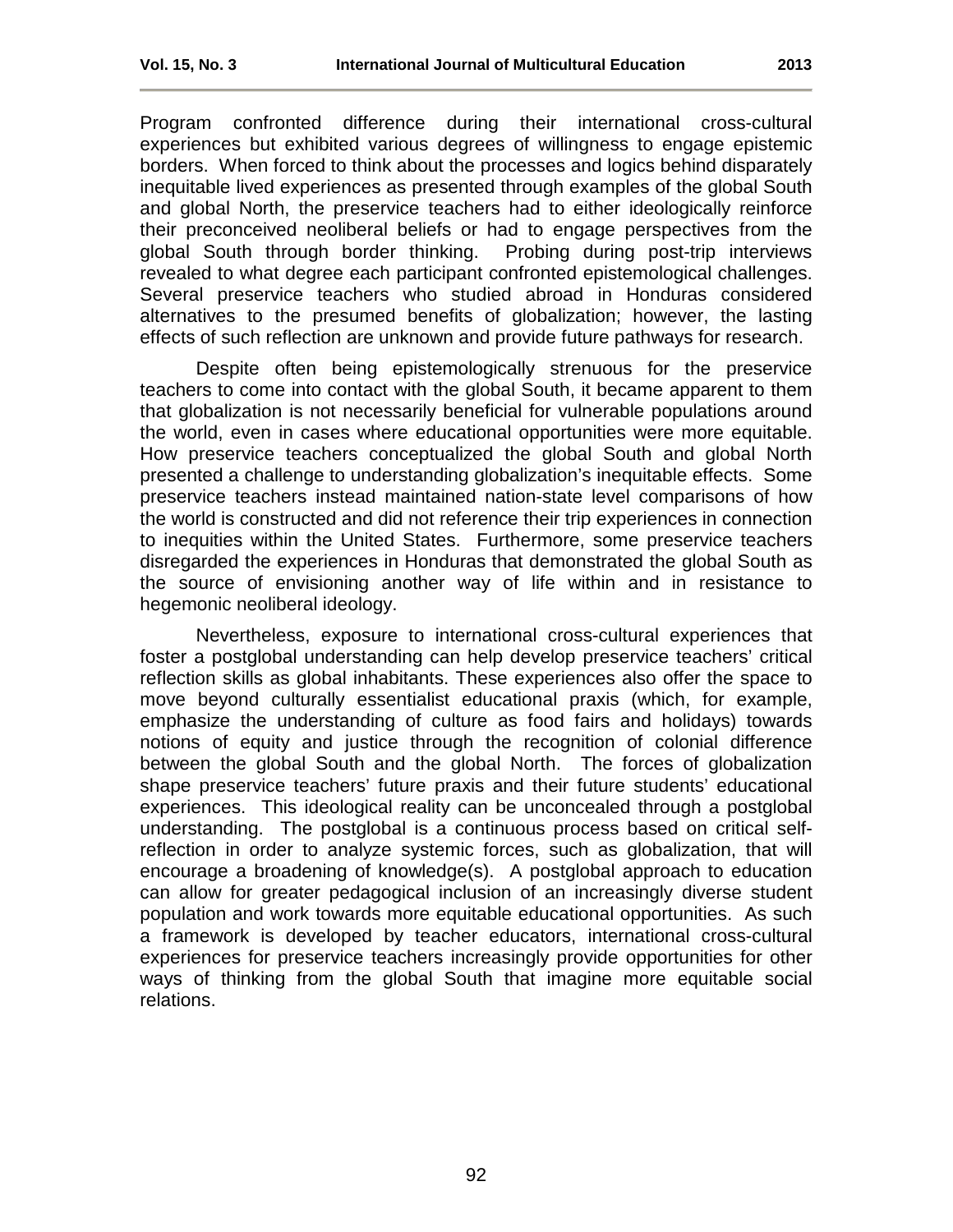### **Towards the Preparation of Postglobal Teachers**

<span id="page-17-0"></span>We have examined how preservice teachers resist or engage in border thinking as an epistemological challenge and alternative to neoliberal globalization and its impact on educational equity. Future teachers stand to benefit from critically considering the side-by-side existence of the global South and the global North in order to engage the inequitable effects of globalization on educational opportunities and experiences. From the narratives of three participants we have presented the possibilities and challenges for a postglobal approach to teacher preparation. The proliferation of study abroad programs for preservice teachers can be utilized for envisioning alter-globalization through international cross-cultural experiences. In conclusion, we have highlighted possible aspects of how postglobal teacher preparation can be conceived based on, but not exclusive to, international cross-cultural experiences:

- 1. Preservice teachers can learn from alter-globalization social movements in the communities and regions in which they study abroad.
- 2. Teacher educators can co-create, alongside preservice teachers, alterglobalization that addresses concerns around equitable global social relations. It is also an opportunity to unmask the normality of a neoliberal world system that emphasizes capital as the primary factor for social relations.
- 3. International cross-cultural experiences with the global South can be employed for pushing preservice teachers across epistemic borders.
- 4. Teacher educators can utilize openings offered by preservice teachers' rethinkings based on personal international cross-cultural experiences to deconstruct inequities and move towards systemic analysis.
- 5. Dominant histories can provide common starting points for imagining alternative ways of knowing and being, working towards epistemological decolonization.

In working towards the preparation of postglobal teachers, it is important to recognize that not all preservice teachers have access to study abroad programs. Yet, because the global South and global North exist side by side, within one city or one province or state, preservice teachers can still access cross-cultural experiences. Furthermore, international experiences can occur within a local community since globalization has increased the mixing of people around the world, albeit often under troubled circumstances such as exploitative labor or political asylum. Though the context differs and "going away" on a study abroad trip offers certain material realities that enhance experiential learning, the kind of cross-cultural experiential learning that we propose is still possible through teacher education courses that take place at a U.S. university. Teacher education can benefit from more experiential learning outside of university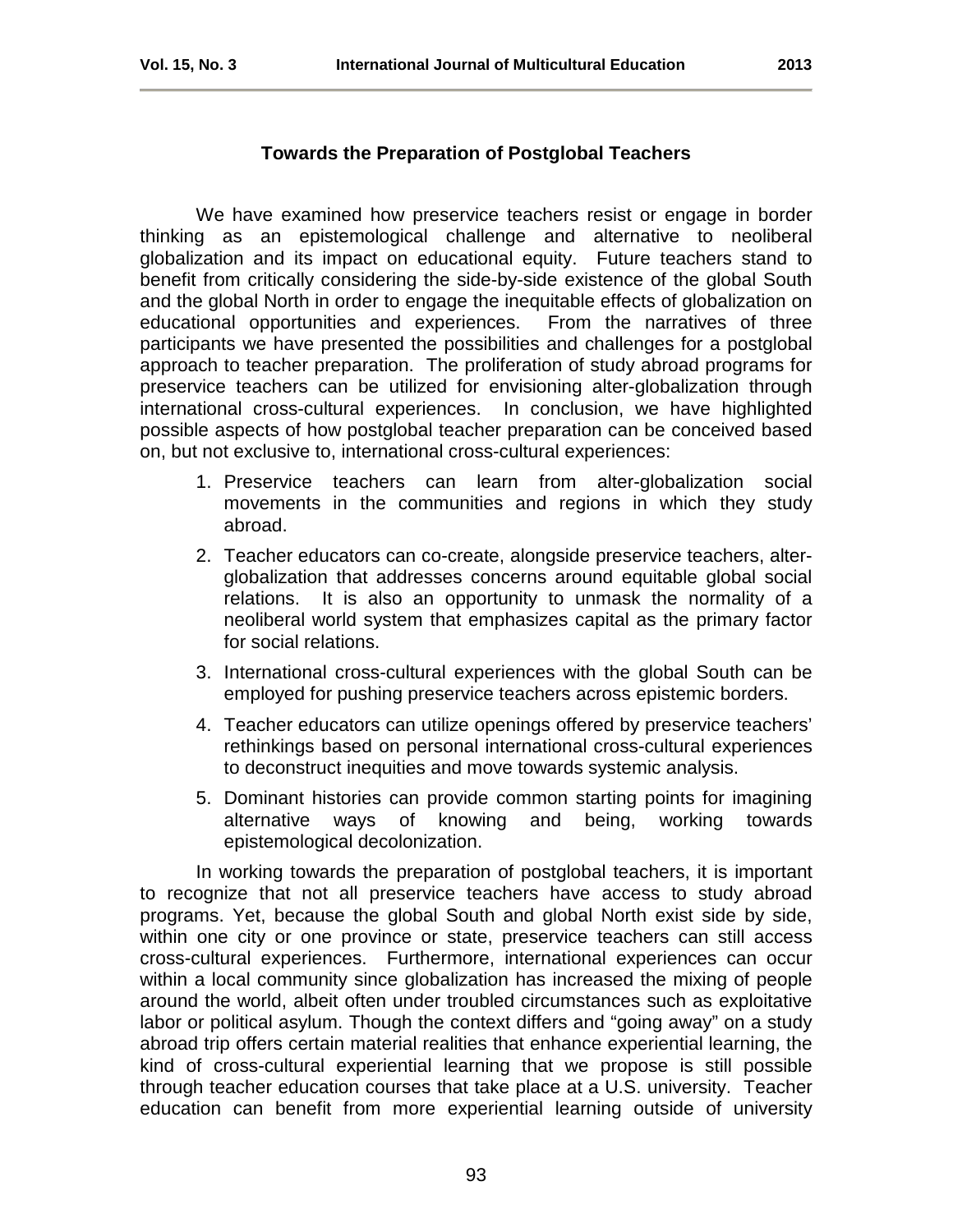classrooms and outside of K-12 classroom experiences for preservice teachers. Community experiences that engage preservice teachers in cross-cultural interactions can be more readily incorporated into teacher education programs in order to emphasize the intellectual role of teachers as community participants. This stance also advances the concept that education is a community endeavor, relieving the focus on schooling and instead focusing on various funds of knowledge.

#### **Notes**

<span id="page-18-2"></span><span id="page-18-0"></span>1. We employ "White" as a sociopolitical construct based on hierarchies of power involving multiple social identities (e.g., gender, sexuality, socioeconomic class, spirituality). In this study, the primary context for hierarchies of power is the Americas with an emphasis on U.S. White identity. In naming Whiteness, it becomes possible to challenge and envision alternative constructs.

#### **References**

- <span id="page-18-1"></span>Alvarado, E. (1989). *Don't be afraid, gringo: A Honduran woman speaks from the heart*. (M. Benjamin, Trans.). New York, NY: Harper Perennial.
- Anderson, C. M., & Willmon, J. C. (Eds.). (1975). *Teacher education and worldawareness*. Tuscaloosa, AL: University of Alabama and Accokeek, Maryland: Longview Foundation for Education in World Affairs and International Understanding.
- Apple, M. W. (2004). Creating difference: Neo-Liberalism, neo-conservatism and the politics of educational reform. *Educational Policy, 18*, 12-44.
- Clandinin, D. J., & Connelly, F. M. (2000). *Narrative inquiry: Experience and story in qualitative research*. San Francisco, CA: Jossey-Bass.
- Cushner, K. (2007). The role of experience in the making of internationallyminded teachers. *Teacher Education Quarterly*, *34*(1), 27-39.
- Freire, P. (2000). *Pedagogy of the oppressed*. (M. B. Ramos, Trans., 30th ann. ed.). New York, NY: Continuum. (Original work published 1970).
- Harvey, D. (2005). *A brief history of neoliberalism*. New York, NY: Oxford University Press.
- Jaramillo, N. E. (2012). Occupy, recuperate and decolonize. *Journal for Critical Education Policy Studies, 10*(1), 67-75.
- Kinginger, C. (2010). American students abroad: Negotiation of difference? *Language Teaching*, *43*, 216-227.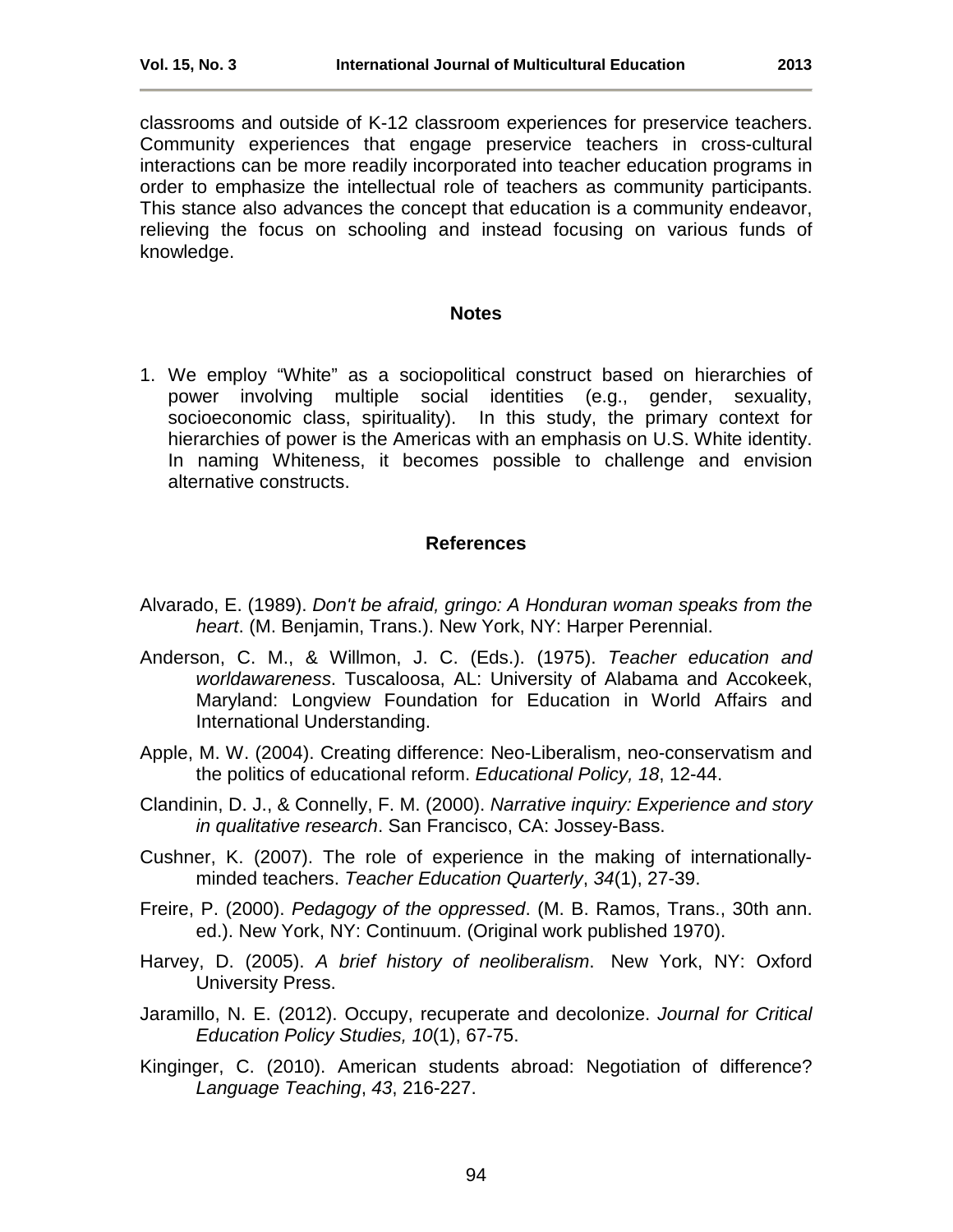- López, A. J. (2007). Introduction: The (post)global South. The Global South, 1(1), 1-11.
- Malewski, E., & Jaramillo, N. (Eds.). (2011). *Epistemologies of Ignorance in Education*. Charlotte, NC: Information Age.
- McCabe, L. T. (2001). Globalization and internationalization: The impact on education abroad programs. *Journal of Studies in International Education*, *5*, 138–145.
- Mignolo, W. D. (2011). The global South and world dis/order. *Journal of Anthropological Research*, *67*, 165-188.
- Mignolo, W. D. (2012). *Local histories/global designs: Coloniality, subaltern knowledges, and border thinking*. Princeton, NJ: Princeton University Press.
- Ogden, A. (2007-2008). The view from the veranda: Understanding today's colonial student. *Frontiers: The Interdisciplinary Journal of Study Abroad*, *15*, 35-55.
- Olivera, Ó., & Lewis, T. (2004). *¡Cochabamba!: Water war in Bolivia*. Cambridge, MA: South End.
- Phillion, J., He, M. F., & Connelly, F. M. (Eds.). (2005). *Narrative and experience in multicultural education.* Thousand Oaks, CA: Sage.
- Phillion, J. & Malewski, E. (2011). Study abroad in teacher education: Delving into cultural diversity and developing cultural competence. *Action in Teacher Education: The Journal of the Association of Teacher Educators*, *33*(5-6), 643-657.
- Phillion, J., Malewski, E. L., Sharma, S., & Wang, Y. (2009). Reimagining the curriculum: Future teachers and study abroad. *Frontiers: The Interdisciplinary Journal of Study Abroad, 18,* 323-339.
- Ramírez, G. M. (2008). *The fire and the word: A history of the Zapatista movement*. (L. Carlsen & A. R. Arias, Trans.). San Francisco, CA: City Lights Books.
- Riessman, C. K. (2008). *Narrative methods for the human sciences*. Thousand Oaks, CA: Sage Publications.
- Said, E. W. (1981). *Covering Islam*. New York, NY: Pantheon.
- Taylor, H. (1969). *The world as teacher*. Garden City, NY: Doubleday.
- Teichler, U., & Steube, W. (1991). The logics of study abroad programmes and their impacts. *Higher Education*, *21*, 325–349.
- Walters, L. M., Garii, B., & Walters, T. (2009). Learning globally, teaching locally: Incorporating international exchange and intercultural learning into preservice teacher training. *Intercultural Education*, *20*(Suppl. 2), S151-S158.
- Willard-Holt, C. (2001). The impact of a short-term international experience for pre-service teachers. *Teaching and Teacher Education*, *17*, 505-517.